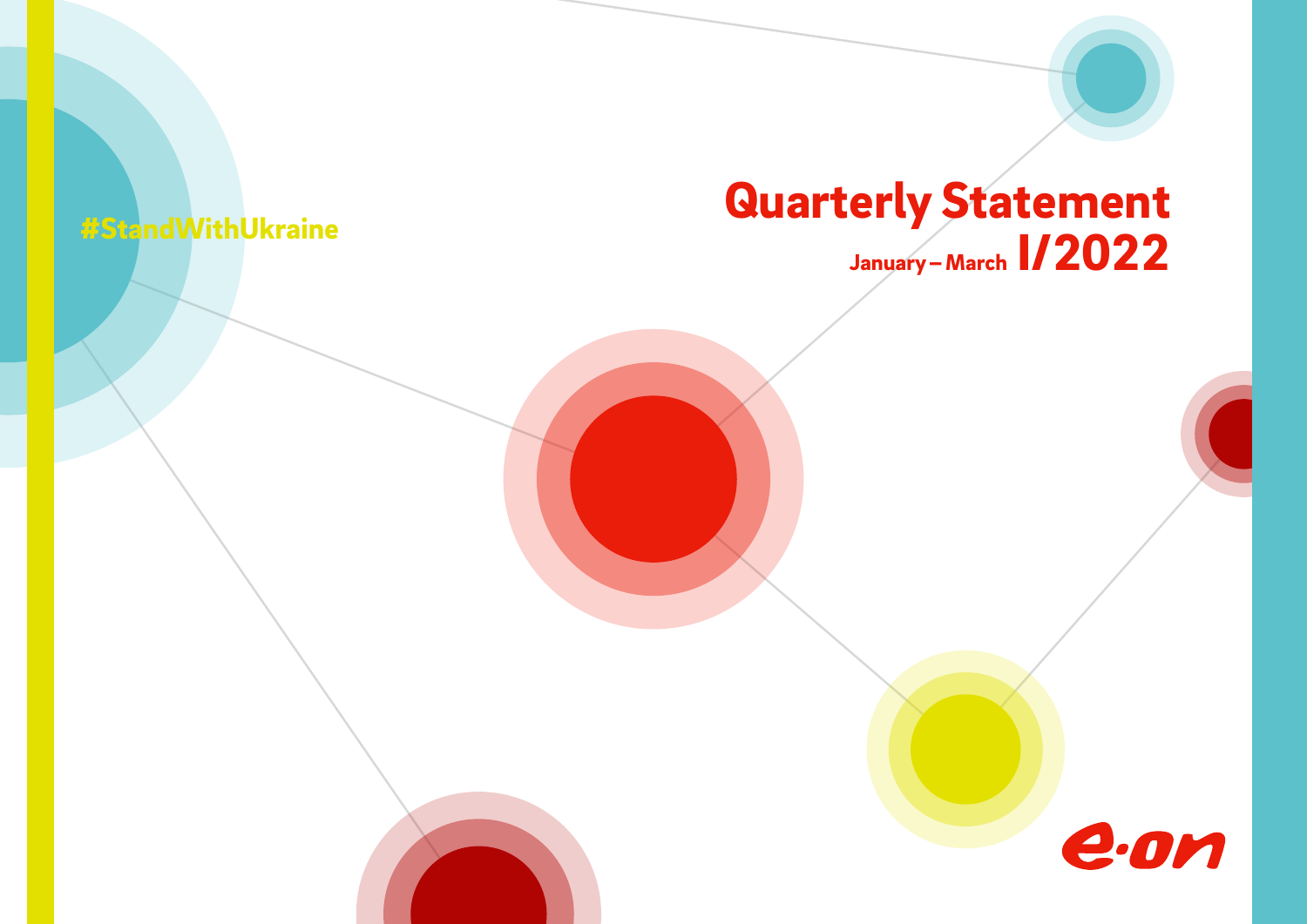# *E.ON Group at a Glance*

*Outlook for the 2022 financial year reaffirmed; rising investments in sustainable energy networks and customer solutions being implemented on schedule*

*Difficult market environment and high energy prices impact first-quarter adjusted EBITDA and earnings per share from adjusted net income ("EPS")*

*A total of €2.8 billion in bonds issued (of which €2.3 billion were green bonds), thereby already covering a majority of anticipated funding needs for 2022*

*Current interest-rate environment has positive effect on provisions for pensions; from today's perspective, debt factor at year-end at lower end of target range of 4.8 to 5.2 achieveable*

*Implementation of growth strategy on schedule; targets through 2026 reaffirmed*

# <span id="page-1-0"></span>*2022*

*This document is a Quarterly Statement pursuant to Section 53 of the Exchange Regulations of the Frankfurt Stock Exchange (dated April 1, 2022) and is not a Quarterly Report within the meaning of International Accounting Standard 34.*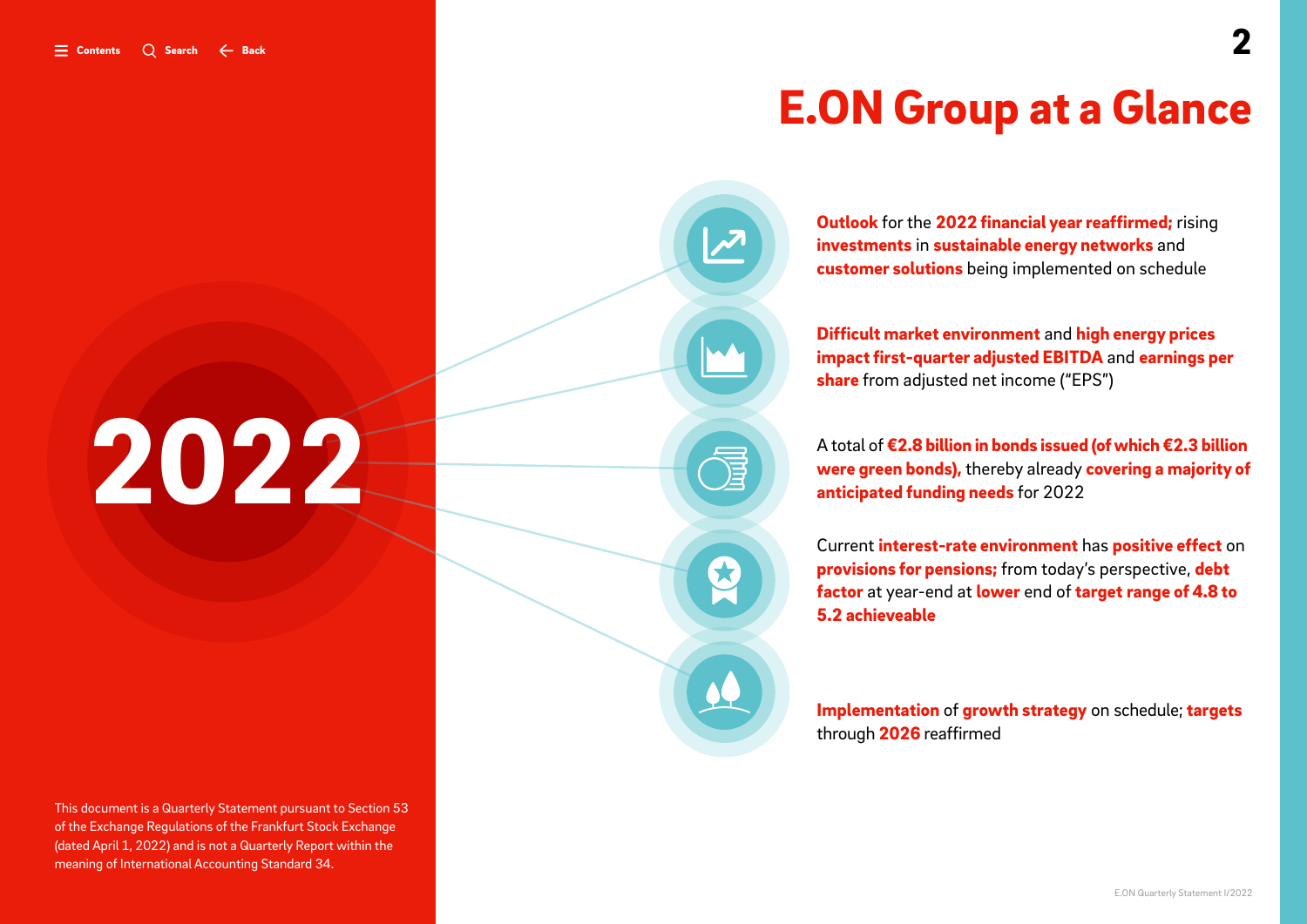# *Business Performance*

<span id="page-2-0"></span>

# *Earnings per share from adjusted net income ("EPS")*

| 10 20 21       | €0.31  | (€809 million)  |  |
|----------------|--------|-----------------|--|
| <b>1Q 2022</b> | €0.26  | $(679$ million) |  |
|                | $-16%$ |                 |  |

### *Investments*

| 10 20 21 | €971 million |
|----------|--------------|
| 10 20 22 | €790 million |
|          |              |

# *Adjusted EBITDA*



# *Economic net debt*



# *Cash provided by operating activities*

| <b>1Q 2021</b> | $-6589$ million |
|----------------|-----------------|
| <b>1Q 2022</b> | $-6644$ million |
|                |                 |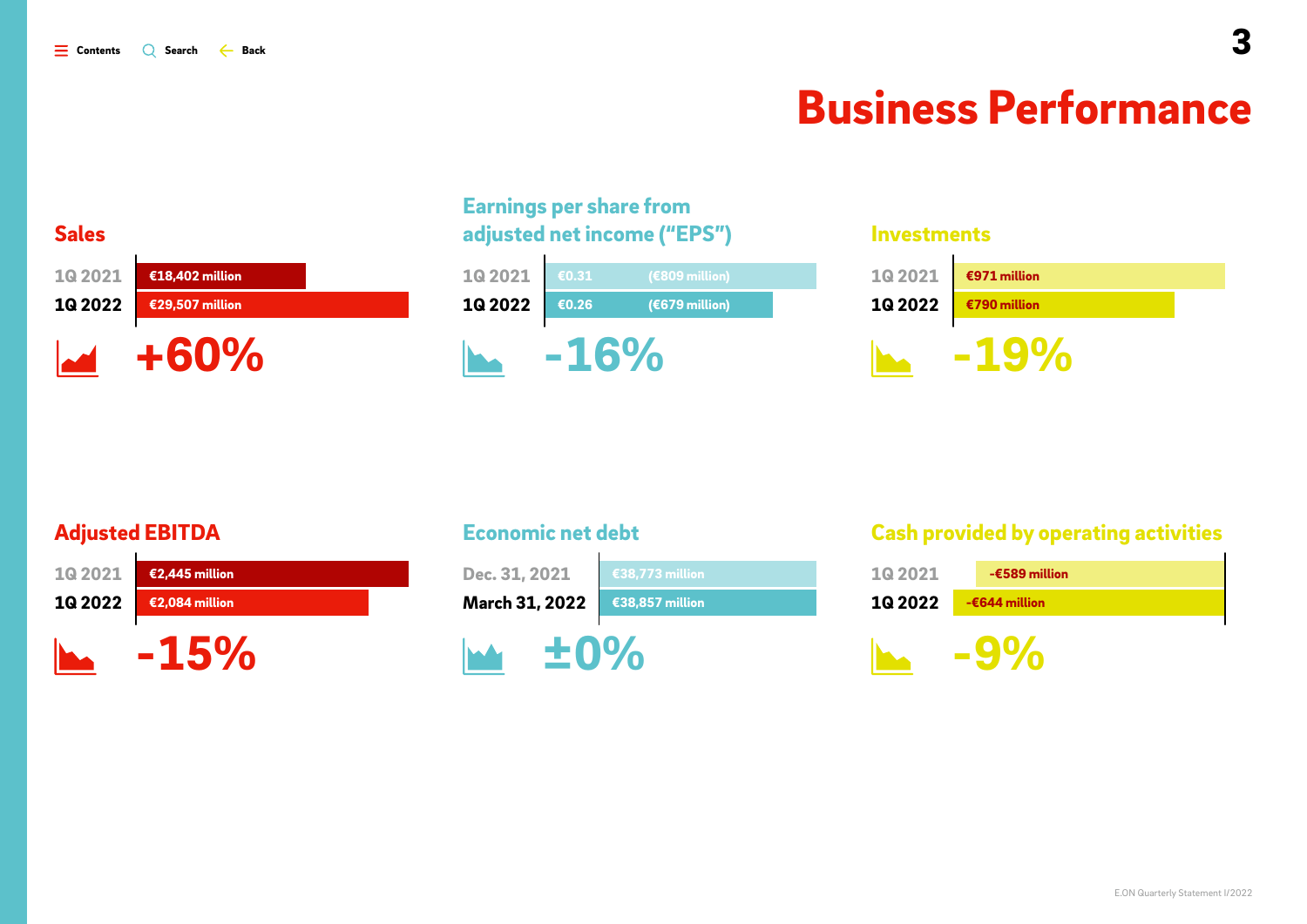*[E.ON Group at a Glance](#page-1-0) [Business Performance](#page-2-0) [Risks and Chances Report](#page-10-0) [Forecast Report](#page-11-0) [Selected Financial Information](#page-12-0) [Financial Calendar and Imprint](#page-17-0)*

### *Special Events in the Reporting Period*

### *Corporate Bonds Issued*

*E.ON issued several corporate bonds totaling €2.8 billion in the first quarter of 2022. This enabled E.ON to already meet a majority of its anticipated funding needs for 2022.*

- *• €500 million bond that matures in January 2026 and has a coupon of 0.125 percent (January 2022)*
- *• €800 million green bond that matures in October 2034 and has a coupon of 0.875 percent (January 2022)*
- *• €750 million green bond that matures in January 2025 and has a coupon of 0.875 percent (March 2022)*
- *• €750 million green bond that matures in March 2031 and has a coupon of 1.625 percent (March 2022).*

### *Russia's Invasion of Ukraine Creates Significant Macroeconomic Uncertainty and Impacts the Energy Sector*

*On February 24, 2022, Russia launched a military attack on Ukraine. The invasion has already had far-reaching economic repercussions as well as direct impacts on the energy sector in particular. Wholesale electricity and gas prices in January and February 2022 were initially slightly lower than at the end of 2021 but quickly rose very sharply at the outbreak of the war. Electricity and gas prices then eased slightly in the second half of March. Nevertheless, energy prices remain significantly higher than in previous years.*

*European governments are united in the goal of becoming independent of Russian energy supplies. The EU has already decided to stop importing coal from Russia and is discussing additional energy embargoes. Policymakers are also discussing whether and when Russia could stop supplying gas. Possible consequences would be further increases in energy prices along with supply bottlenecks and production shortfalls in industry and commerce throughout Europe. Nevertheless, such assessments remain subject to a high degree of uncertainty, because the course of the conflict and its economic impact are difficult to predict.*

*E.ON welcomes the mechanisms adopted by the German federal government to ease the burden on consumers; nevertheless, the Company rejects regulatory intervention in the market, such as price caps. E.ON supports European coordination of measures against Russia and advocates accelerating the energy transition.*

*The war's repercussions also have implications for E.ON's business, in particular higher commodity prices. These implications are described in greater detail below in the sections entitled "Earnings Situation" and "Financial Situation." In addition, our 2021 Annual Report provides commentary on other possible risks for E.ON. One of them is a possible measurement risks for financial assets, including the investment in Nord Stream AG held in pension plan assets. Amid heightened uncertainty, measurement of this investment at March 31, 2022, resulted in a decline in the low three-digit million range. This decrease was recognized in equity in other non-operating income. The situation assessable at the balance-sheet date indicated no triggering events that would necessitate impairment charges on non-current assets.*

### *Subsequent Events*

### *Conclusion of a Future Consolidation Agreement with ZSE Shareholders*

*On April 8, 2022, the shareholders of Západoslovenská energetika a.s. ("ZSE") and of Východoslovenská energetika Holding a.s. ("VSEH"), E.ON SE, and the Slovak Republic concluded a Future Consolidation Agreement to combine ZSE and the VSEH Group.* 

*The agreement provides, among other things, for 100 percent of VSEH shares to be transferred to ZSE, the sale of all or selected VSEH subsidiaries to ZSE, and the implementation of corporate law changes at VSEH.*

*The transfer of VSEH shares to ZSE will result in ZSE becoming VSEH's sole shareholder (and thus also shareholder of selected VSEH subsidiaries). The ownership interests in ZSE will remain unchanged; that is, E.ON will have a 49-percent stake in VSE and the Slovakian state a 51-percent stake. The new ZSE shareholders agreement, which has yet to be concluded, essentially corresponds to the current shareholders agreement. After the transaction ZSE will thus continue to be included in E.ON's Consolidated Financial Statements as a jointly owned company and accounted for using the equity method. After closing, the VSEH Group's business operations, which previously had been fully consolidated, will be accounted for using the equity method.*

*The transaction is planned to close by the end of 2022.*

### *Disposal of Universal Service Provider Business in Hungary*

*On February 23, 2022, E.ON Hungária Zrt. signed an agreement with MVM Zrt. to sell 100 percent of its shares in E.ON Áramszolgáltató Kft. The transaction closed on April 14, 2022.*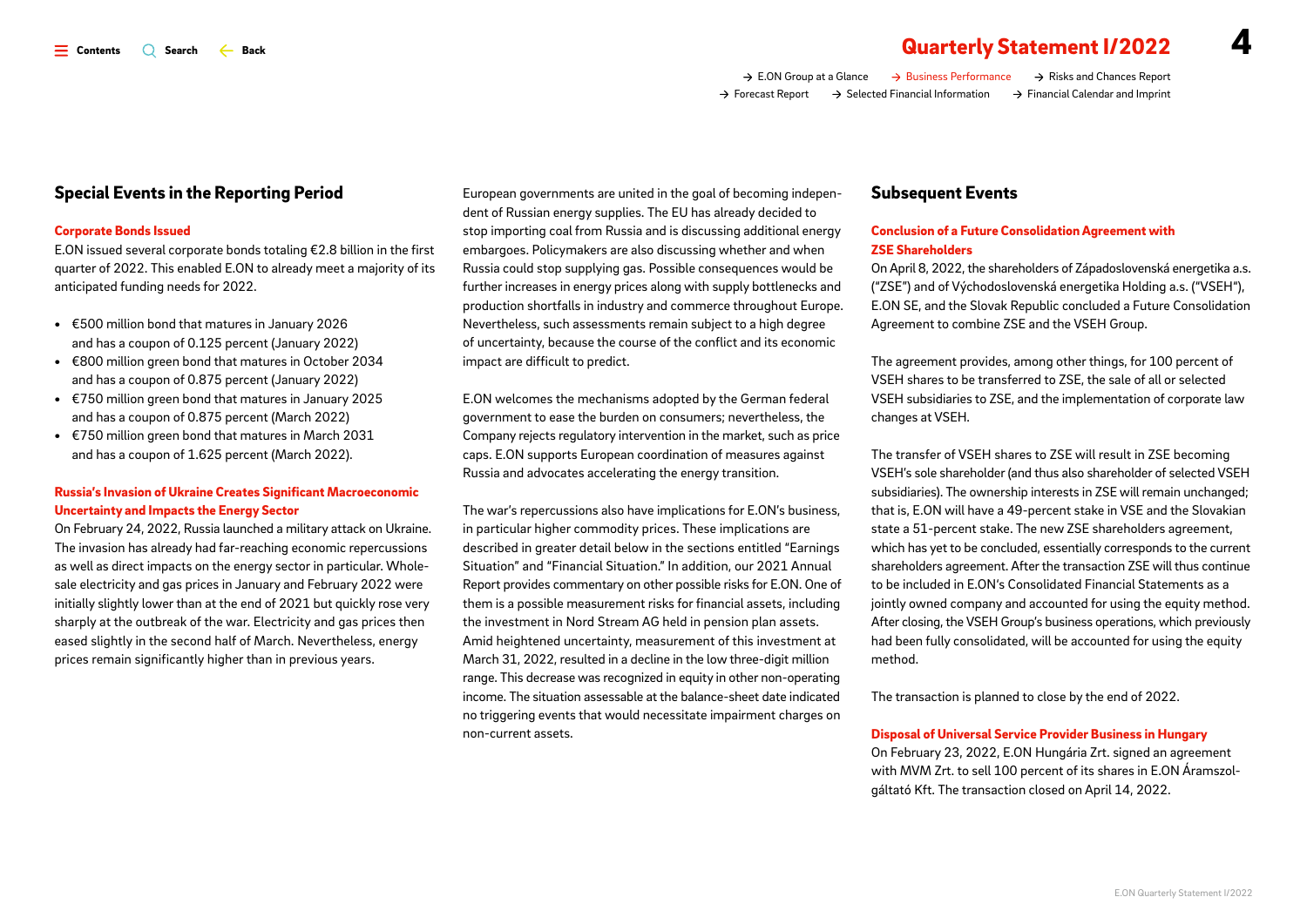# $\equiv$  contents  $\cap$  Search  $\leftarrow$  Back *Guarterly Statement I/2022*

*[E.ON Group at a Glance](#page-1-0) [Business Performance](#page-2-0) [Risks and Chances Report](#page-10-0) [Forecast Report](#page-11-0) [Selected Financial Information](#page-12-0) [Financial Calendar and Imprint](#page-17-0)*

# *Earnings Situation*

- *Sales higher primarily at Customer Solutions due to price increases on commodity markets despite narrower margins*
- *The E.ON Group's adjusted EBITDA was 15 percent below the prior-year figure; at Customer Solutions this was due in part to higher procurement costs that can largely only be passed through to customers after the first quarter*
- *PreussenElektra benefited in part from higher sales prices*

### *Sales*

*The E.ON Group's first-quarter sales rose by €11.1 billion year on year to €29.5 billion.* 

*Energy Networks' sales increased by €0.3 billion relative to the prior year to €5 billion. Customer Solutions' sales rose by €9 billion to €23.8 billion. The increase was mainly due to higher prices on commodity markets and affected, in particular, the sales business in Germany, the United Kingdom, and the Netherlands.* 

*Sales recorded at Corporate Functions/Other of €11.4 billion were €8.7 billion above the prior-year figure. The increase is mainly attributable to the business operations of E.ON Energy Markets, our central commodity procurement unit. It includes the settlement of derivatives (€2.3 billion) amid rising prices on commodity markets. The internal service relationships from central energy procurement are offset by corresponding consolidations.*

*Sales at Non-Core Business declined by €140 million year on year to €237 million, mainly because Brokdorf and Grohnde nuclear power plants were shut down as planned on December 31, 2021. The decrease was partially offset by higher sales prices for power from Isar 2 nuclear power plant.*

### *Sales*

|                           |           | <b>THISL YUALLET</b> |          |
|---------------------------|-----------|----------------------|----------|
| $\epsilon$ in millions    | 2022      | 2021                 | $+1 - %$ |
| <b>Energy Networks</b>    | 5.043     | 4.780                | 6        |
| <b>Customer Solutions</b> | 23,822    | 14,829               | 61       |
| <b>Non-Core Business</b>  | 237       | 377                  | $-37$    |
| Corporate Functions/Other | 11,363    | 2.654                | 328      |
| Consolidation             | $-10.958$ | $-4,238$             | $-159$   |
| <b>E.ON Group</b>         | 29,507    | 18,402               | 60       |

| <b>Power passthrough</b> |                  |
|--------------------------|------------------|
| 1Q 2022                  | 87.2 billion kWh |
| <b>1Q2021</b>            | 89.5 billion kWh |
| Power sales <sup>1</sup> |                  |
| 1Q2022                   | 54.1 billion kWh |
| 1Q2021                   | 68.4 billion kWh |

### *Gas passthrough*



| <b>Gas passthrough</b> |                          |
|------------------------|--------------------------|
| 10 20 22               | 84.4 billion kWh         |
| 10 20 21               | 88.7 billion kWh         |
| Gas sales <sup>1</sup> |                          |
| 10 20 22               | 95.7 billion kWh         |
| 1Q 2021                | <b>114.5 billion kWh</b> |

<sup>1</sup>Customer Solutions' sales volume; does not include sales to the wholesale *market.*

*First quarter*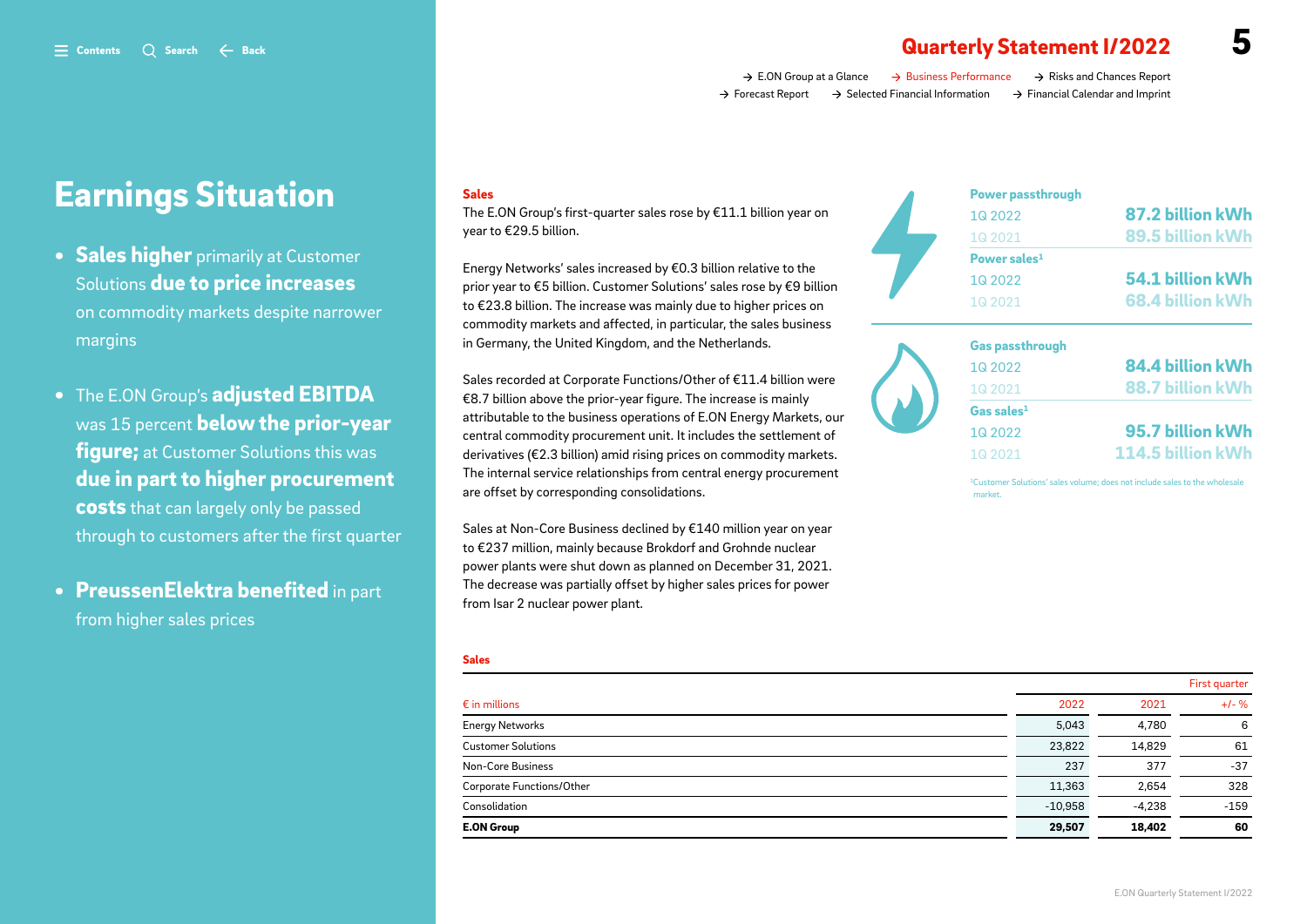| . .                   |  |
|-----------------------|--|
| I<br>r                |  |
| ۰.<br>v<br>. .<br>- 1 |  |

| $\rightarrow$ E.ON Group at a Glance | $\rightarrow$ Business Performance           | $\rightarrow$ Risks and Chances Report       |
|--------------------------------------|----------------------------------------------|----------------------------------------------|
| → Forecast Report                    | $\rightarrow$ Selected Financial Information | $\rightarrow$ Financial Calendar and Imprint |

### *Adjusted EBITDA*

*Effective January 1, 2022, we use earnings before interest, taxes, depreciation, and amortization adjusted to exclude extraordinary effects ("adjusted EBITDA") for the internal control of our intended growth and as an indicator of our business units' sustainable earnings strength.*

*The core business's first-quarter adjusted EBITDA declined by €340 million to €1,842 million.*

*Energy Networks' adjusted EBITDA decreased by €68 million year on year to €1,463 million. Its adjusted EBITDA in Germany improved primarily due to the reversal of negative earnings effects from previous years, the realization of synergies, and further growth in the regulated asset base due to additional investments. Warmer weather in Sweden in the first quarter of 2022 led to lower sales volume and, along with higher expenses for network losses and storm damage, to a decline in adjusted EBITDA. The earnings decline at East-Central Europe/Turkey is chiefly attributable to higher procurement costs for network losses, especially in Romania, Hungary, and Slovakia and to the disposal of two distribution system operators in Hungary in the third quarter of 2021. The adverse earnings effect of increased expenditures for network losses is only temporary. Existing regulatory mechanisms enable these expenditures to be recovered through higher income in subsequent periods.* 

#### *Adjusted EBITDA*

|                                                          |            |            | First quarter |
|----------------------------------------------------------|------------|------------|---------------|
| $\epsilon$ in millions                                   | 2022       | 2021       | $+/-$ %       |
| <b>Energy Networks</b>                                   | 1,463      | 1,531      | $-4$          |
| <b>Customer Solutions</b><br><b>Thereof EIS Business</b> | 414<br>199 | 744<br>174 | $-44$<br>15   |
| Corporate Functions/Other                                | $-35$      | -89        | 61            |
| Consolidation                                            | $\Omega$   | $-4$       | 100           |
| <b>Adjusted EBITDA from core business</b>                | 1,842      | 2,182      | $-16$         |
| <b>Non-Core Business</b>                                 | 242        | 263        | -8            |
| <b>E.ON Group adjusted EBITDA</b>                        | 2,084      | 2,445      | $-15$         |

*First-quarter adjusted EBITDA at Customer Solutions declined by €330 million to €414 million. Adverse effects in Germany resulting primarily from higher energy procurement costs that cannot be passed through to customers until after the first quarter were only partially offset by the realization of synergies, operating improvements, and positive weather effects. Adjusted EBITDA in the United Kingdom was almost unchanged relative to the prior year, whereas the weather had a positive impact on our earnings performance in the Netherlands. By contrast, several regions in East-Central Europe recorded a temporary decline in earnings that is primarily attributable to higher procurement costs, including in Romania, Hungary, and the Czech Republic.* 

*Like in E.ON's core business, adjusted EBITDA at Non-Core Business decreased as well, falling by €21 million year on year to €242 million. The reason was a decline at PreussenElektra that is primarily attributable to the fact that Brokdorf and Grohnde nuclear power plants were shut down as planned on December 31, 2021. This was partially offset by higher sales prices.*

*The E.ON Group recorded adjusted EBITDA of €2,084 million, which was €361 million below the prior-year figure.*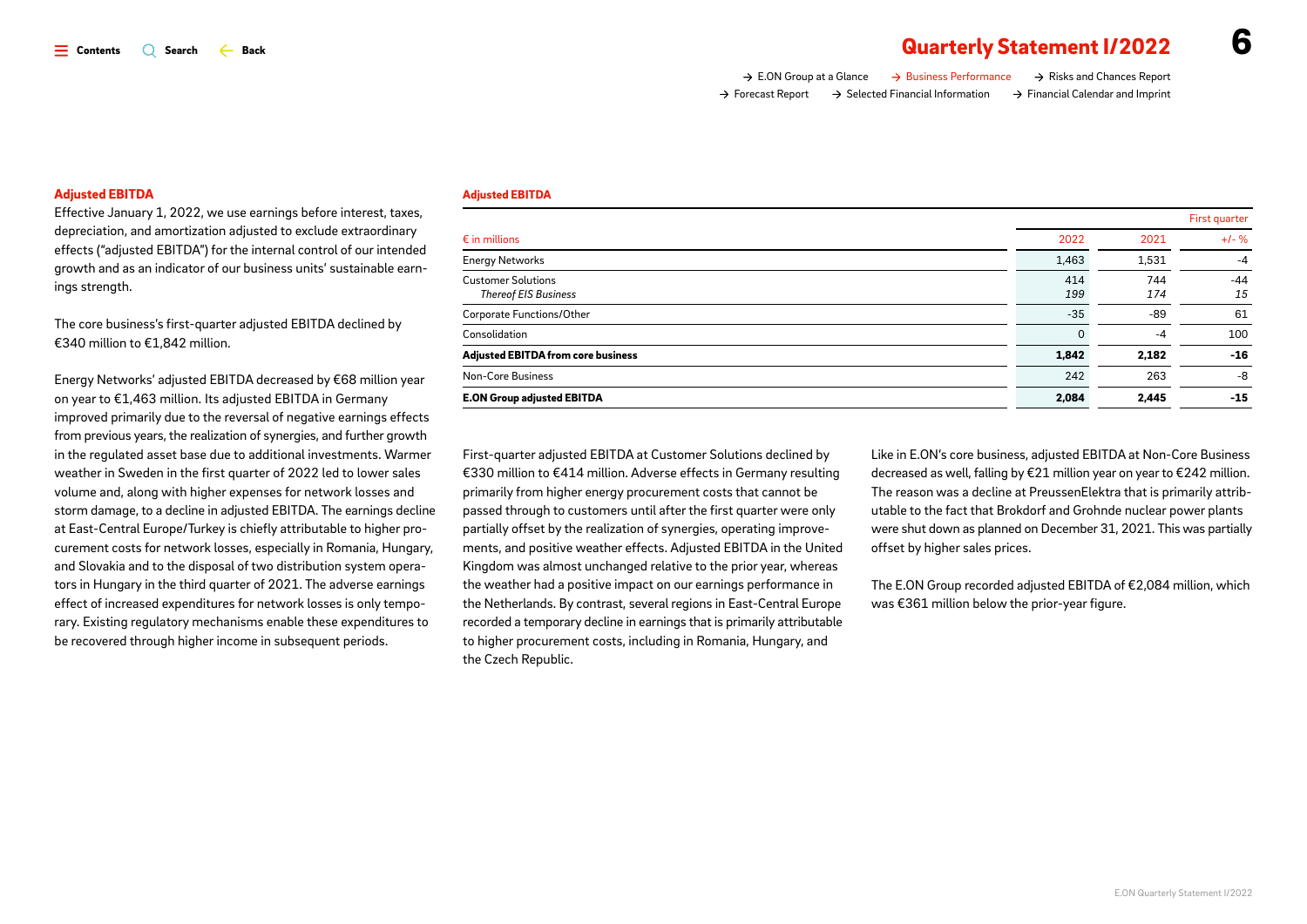## $\equiv$  contents  $\cap$  Search  $\leftarrow$  Back  $\equiv$  Contents  $\cap$  Statement I/2022

| $\rightarrow$ E.ON Group at a Glance | $\rightarrow$ Business Performance           | $\rightarrow$ Risks and Chances Report       |
|--------------------------------------|----------------------------------------------|----------------------------------------------|
| $\rightarrow$ Forecast Report        | $\rightarrow$ Selected Financial Information | $\rightarrow$ Financial Calendar and Imprint |

#### *Reconciliation to Adjusted Earnings Metrics*

*EBITDA is adjusted mainly for expenditures and income that are non-recurring or seldom in nature. The adjustments include effects resulting from the marking to market of derivative financial instruments at the balance-sheet date, certain restructuring expenses, net book gains, and other non-operating earnings. Adjusted EBITDA is independent of investment and depreciation cycles and simultaneously an indicator of cash-effective earnings and also facilitates the targeted management of our intended growth.* 

*The disclosures in the Consolidated Statements of Income are reconciled to the adjusted earnings metrics below.*

### *Reconciliation to Adjusted EBITDA*

*Net income attributable to shareholders of E.ON SE and corresponding earnings per share amounted to €0.8 billion or €0.32, respectively. In the prior-year period E.ON recorded net income of €0.8 billion and earnings per share of €0.31.*

*The tax expense from continuing operations declined from €340 million to €289 million. The tax rate in the first quarter of 2022 decreased to 23 percent (prior year: 25 percent).*

*Financial results improved relative to the prior-year period, mainly because of items in non-operating interest expense/income. Positive discounting effects on provisions along with the release of provisions for prior years were only partially offset by negative valuation effects on securities recognized at fair value.*

*The positive effect of €56 million (prior year: €77 million) from the difference between the nominal interest rate and the effective interest rate of former innogy bonds adjusted due to the purchaseprice allocation is likewise recorded under non-operating interest expense/income.*

#### *Reconciliation to Adjusted EBITDA*

|                                                                                     |        | First quarter |
|-------------------------------------------------------------------------------------|--------|---------------|
| $\epsilon$ in millions                                                              | 2022   | 2021          |
| Net income/loss                                                                     | 969    | 1,019         |
| Attributable to shareholders of E.ON SE                                             | 830    | 801           |
| Attributable to non-controlling interests                                           | 139    | 218           |
| Income/Loss from discontinued operations, net                                       |        |               |
| Income/Loss from continuing operations                                              | 969    | 1,019         |
| Income taxes                                                                        | 289    | 340           |
| <b>Financial results</b>                                                            | 11     | 148           |
| Income/Loss from continuing operations before financial results and income taxes    | 1,269  | 1,507         |
| Income/Loss from equity investments                                                 | $-26$  | 13            |
| <b>EBIT</b>                                                                         | 1,243  | 1,520         |
| Non-operating adjustments                                                           | 149    | 135           |
| Net book gains (-)/losses (+)                                                       | 16     | $-1$          |
| Restructuring expenses                                                              | 40     | 84            |
| Effects from derivative financial instruments                                       | $-159$ | $-37$         |
| Impairments (+)/Reversals (-)                                                       | 22     | $-24$         |
| Carryforward of hidden reserves (+) and liabilities (-) from the innogy transaction | 182    | 188           |
| Other non-operating earnings                                                        | 48     | $-75$         |
| <b>Adjusted EBIT</b>                                                                | 1,392  | 1,655         |
| Impairments (+)/Reversals (-)                                                       | 9      |               |
| Scheduled depreciation and amortization                                             | 683    | 790           |
| <b>Adjusted EBITDA</b>                                                              | 2,084  | 2,445         |
|                                                                                     |        |               |

*Restructuring expenses were significantly lower than in the 2021 reporting period and consisted primarily of expenditures in conjunction with the restructuring of the sales business in the United Kingdom.*

*Effects in conjunction with derivative financial instruments improved by €122 million year on year to €159 million. Higher commodity prices led to increases in the market value of unsettled sales and procurement transactions.*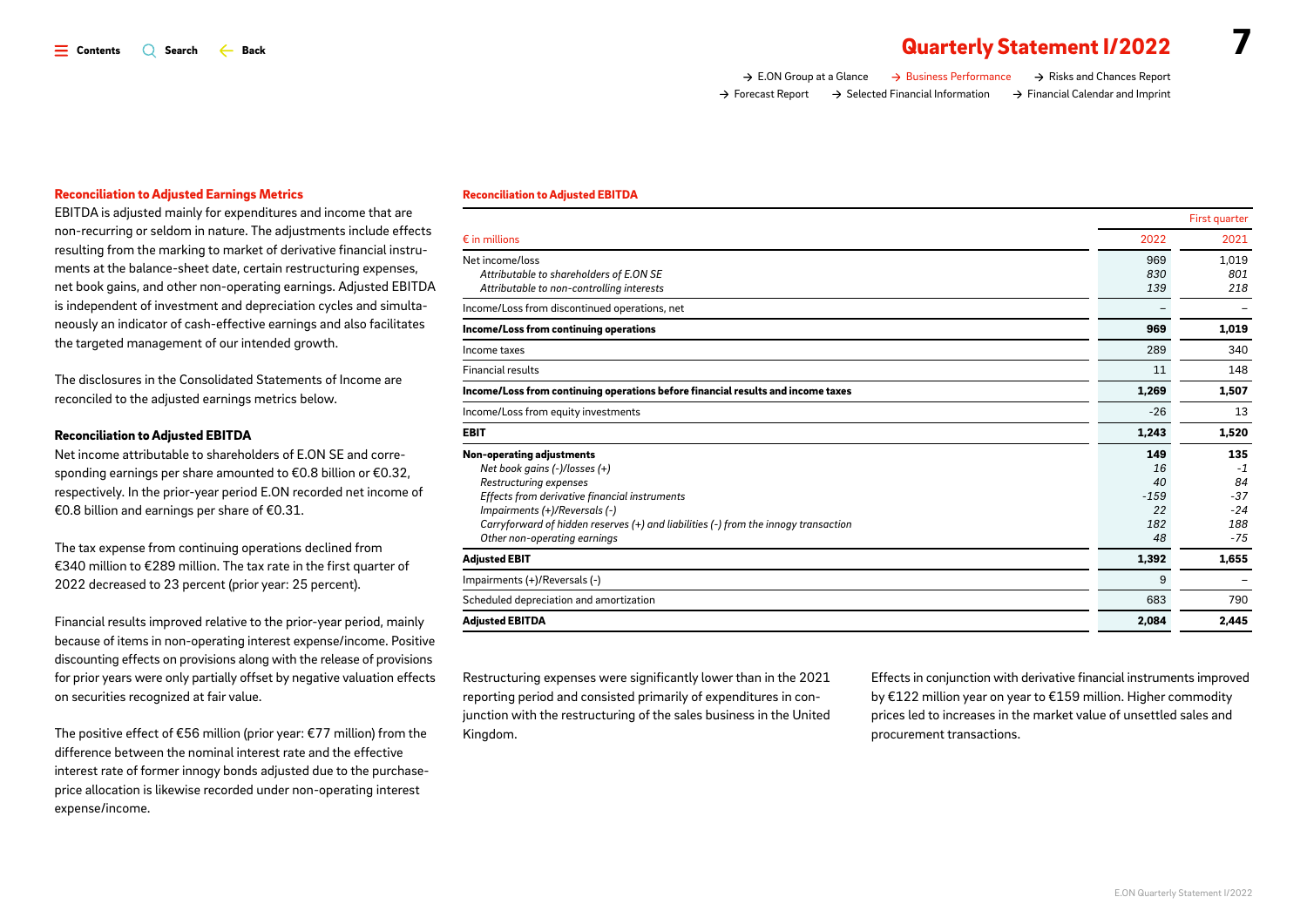# $\overline{a}$   $\overline{a}$   $\overline{a}$   $\overline{a}$   $\overline{a}$   $\overline{a}$   $\overline{a}$   $\overline{a}$   $\overline{a}$  **323447 82449 828449 82849 83449 83449 836449 836449 836449 846449 847449 847449 847449 8474449 847444444444444**

| tormance | $\rightarrow$ Risks and Chances Report |  |
|----------|----------------------------------------|--|

→ [E.ON Group at a Glance](#page-1-0) → Business Per *[Forecast Report](#page-11-0) [Selected Financial Information](#page-12-0) [Financial Calendar and Imprint](#page-17-0)*

*Non-operating impairment charges in the current year consist mainly of writedowns on a shareholding in Croatia and the subsequent valuation of activities in Slovakia pursuant to IFRS 5.*

*Value effects for, among other items, non-current provisions, bonds denominated in foreign currencies, and effects from subsequent adjustments to purchase prices are also disclosed in other nonoperating earnings on a regular basis.*

### *Reconciliation to Adjusted Net Income*

*Derived from adjusted EBITDA, adjusted net income is an earnings figure after interest income, income taxes, and non-controlling interests that likewise has been adjusted to exclude non-operating effects. The adjustments include the aforementioned items as well as interest expense/income not affecting net income (after taxes and non-controlling interests).* 

*Adjusted net income of €679 million was 16 percent below the prior-year figure of €809 million. Besides the above-described effects in the reconciliation to adjusted EBITDA, this reconciliation includes the following items.*

*Non-operating expense/income rose by €154 million relative to the 2021 reporting period. This is mainly attributable to the changes in financial results commented on above under "Reconciliation to Adjusted EBITDA" (see page 7*  $\ominus$ *).* 

#### *Reconciliation to Adjusted Net Income*

| 2022<br>$\epsilon$ in millions<br>Income/Loss from continuing operations before financial results and income taxes<br>1,269<br>Income/Loss from equity investments<br>$-26$<br><b>EBIT</b><br>1,243<br>Non-operating adjustments<br>149<br><b>Adjusted EBIT</b><br>1,392<br>15<br>Net interest income/loss<br>Non-operating interest expense (+)/income (-)<br>$-253$<br>1,154<br><b>Operating earnings before taxes</b><br>Taxes on operating earnings<br>$-289$ |                                                              |        | First quarter |
|-------------------------------------------------------------------------------------------------------------------------------------------------------------------------------------------------------------------------------------------------------------------------------------------------------------------------------------------------------------------------------------------------------------------------------------------------------------------|--------------------------------------------------------------|--------|---------------|
|                                                                                                                                                                                                                                                                                                                                                                                                                                                                   |                                                              |        | 2021          |
|                                                                                                                                                                                                                                                                                                                                                                                                                                                                   |                                                              |        | 1,507         |
|                                                                                                                                                                                                                                                                                                                                                                                                                                                                   |                                                              |        | 13            |
|                                                                                                                                                                                                                                                                                                                                                                                                                                                                   |                                                              |        | 1,520         |
|                                                                                                                                                                                                                                                                                                                                                                                                                                                                   |                                                              |        | 135           |
|                                                                                                                                                                                                                                                                                                                                                                                                                                                                   |                                                              |        | 1,655         |
|                                                                                                                                                                                                                                                                                                                                                                                                                                                                   |                                                              |        | $-161$        |
|                                                                                                                                                                                                                                                                                                                                                                                                                                                                   |                                                              |        | $-99$         |
|                                                                                                                                                                                                                                                                                                                                                                                                                                                                   |                                                              |        | 1,395         |
|                                                                                                                                                                                                                                                                                                                                                                                                                                                                   |                                                              |        | $-349$        |
|                                                                                                                                                                                                                                                                                                                                                                                                                                                                   | Operating earnings attributable to non-controlling interests | $-186$ | $-237$        |
| 679<br>Adjusted net income                                                                                                                                                                                                                                                                                                                                                                                                                                        |                                                              |        | 809           |

*The tax rate on operating earnings of continuing operations was 25 percent, unchanged from the prior-year period. The tax expense declined from €349 million to €289 million.*

*Non-controlling interests' share of operating earnings declined from €237 million to €186 million, principally because of lower operating earnings at companies with a significant proportion of non-controlling interests.*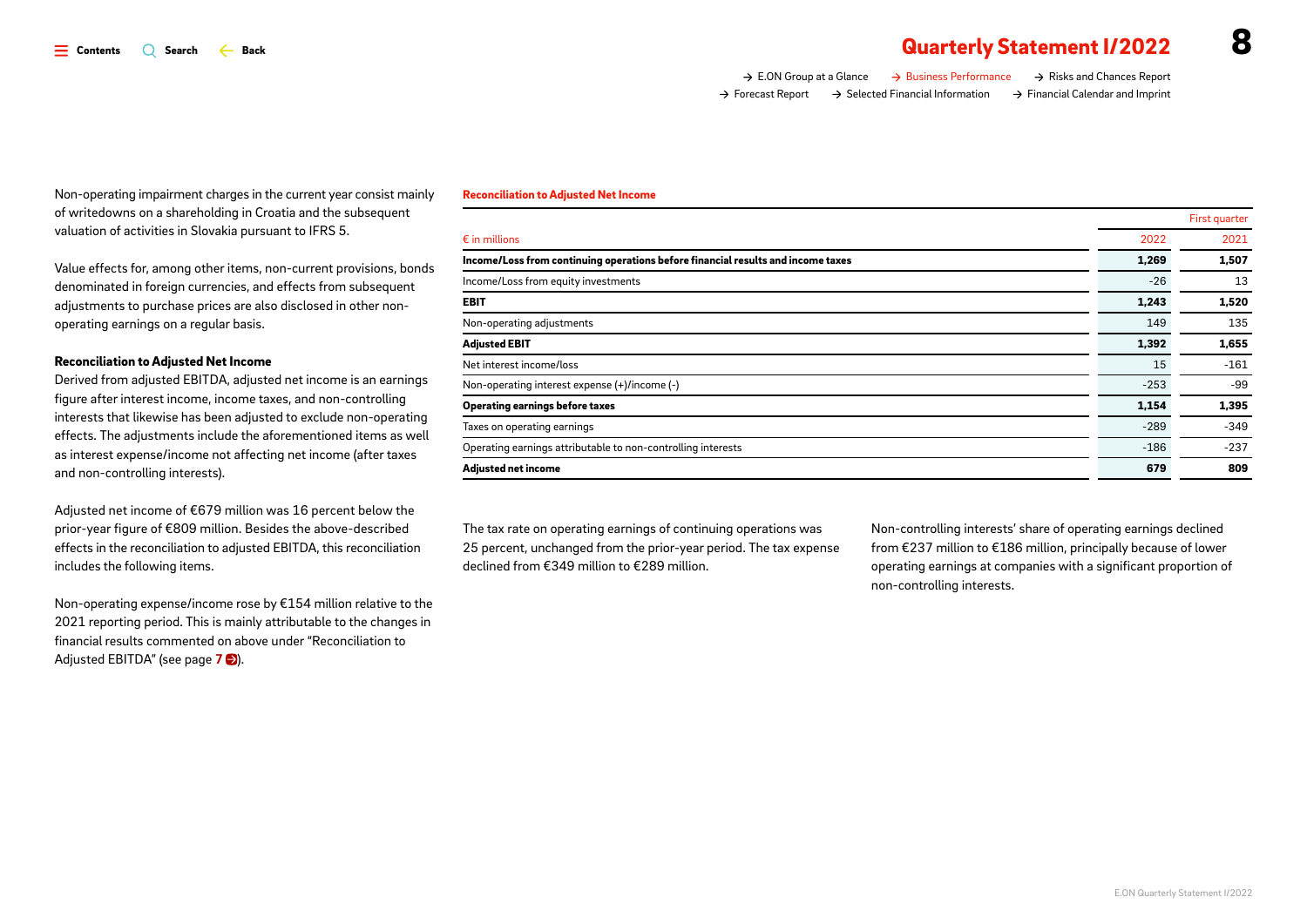*[E.ON Group at a Glance](#page-1-0) [Business Performance](#page-2-0) [Risks and Chances Report](#page-10-0) [Forecast Report](#page-11-0) [Selected Financial Information](#page-12-0) [Financial Calendar and Imprint](#page-17-0)*

# *Financial Situation*

- *Bond issuances strengthen liquidity position*
- *Economic net debt almost unchanged relative to year-end 2021*
- *Provisions for pensions declined significantly owing to higher actuarial discount*
- *Operating cash flow significantly below the prior-year period and, on balance, negative due to seasonal effects*
- *Investments at Energy Networks and Customer Solutions higher than in the prior-year period*

### *Financial Position*

*Economic net debt increased by €0.1 billion relative to year-end 2021 (€38.8 billion) to €38.9 billion. E.ON's net financial position deteriorated by €1.5 billion relative to year-end 2021, from -€24.7 billion to -€26.2 billion.*

*The change in net financial position resulted mainly from negative operating cash flow due to seasonal factors and from investment expenditures.* 

*Financial liabilities of €32.7 billion include E.ON SE's four issuances of bonds in the current year totaling €2.8 billion. Alongside these new issuances, short-term financing also caused the increase in financial liabilities. These funding measures significantly expanded the E.ON Group's liquidity position.*

### **Actuarial discount rates higher** *E.ON's creditworthiness has been assessed by Standard & Poor's*

|                | <b>Germany</b> | <b>United Kindom</b> |
|----------------|----------------|----------------------|
| March 31, 2022 | $1.8\%$        | $2.7\%$              |
| Dec. 31, 2021  | $1.1\%$        | $1.9\%$              |

*The increase in actuarial discount rates for pensions, which led to a reduction in defined benefit obligations, more than offset the decline in the value of plan assets and had a positive impact on economic net debt and equity.*

#### *Economic Net Debt*

| $\epsilon$ in millions                    | March 31.<br>2022 | Dec. 31,<br>2021 |
|-------------------------------------------|-------------------|------------------|
| Liquid funds                              | 8,988             | 5,965            |
| Non-current securities                    | 1.633             | 1,699            |
| $Financial$ liabilities <sup>1</sup>      | $-37,190$         | $-32,730$        |
| FX hedging adjustment                     | 337               | 391              |
| <b>Net financial position</b>             | $-26.232$         | $-24.675$        |
| Provisions for pensions                   | $-4.720$          | $-6.082$         |
| Asset-retirement obligations <sup>2</sup> | $-7.905$          | $-8.016$         |
| <b>Economic net debt</b>                  | $-38.857$         | $-38,773$        |

*1Bonds issued by innogy are recorded at their nominal value. The figure shown in the Consolidated Balance Sheets is €1.9 billion higher (year-end 2021: €1.9 billion higher).* 

*2This figure is not the same as the asset-retirement obligations shown in the Consolidated Balance Sheets (€8,871 million at March 31, 2022; €9,230 million at December 31, 2021). This is because economic net debt is calculated in part based on the actual amount of E.ON's obligations.* 

*("S&P") and Moody's with long-term ratings of BBB and Baa2, respectively. The outlook for both ratings is stable. Both S&P and Moody's anticipated that, over the near and medium term, E.ON will be able to maintain a debt ratio commensurate with these ratings. S&P's and Moody's short-term ratings are at A-2 and P-2, respectively.*

# *Ratings*

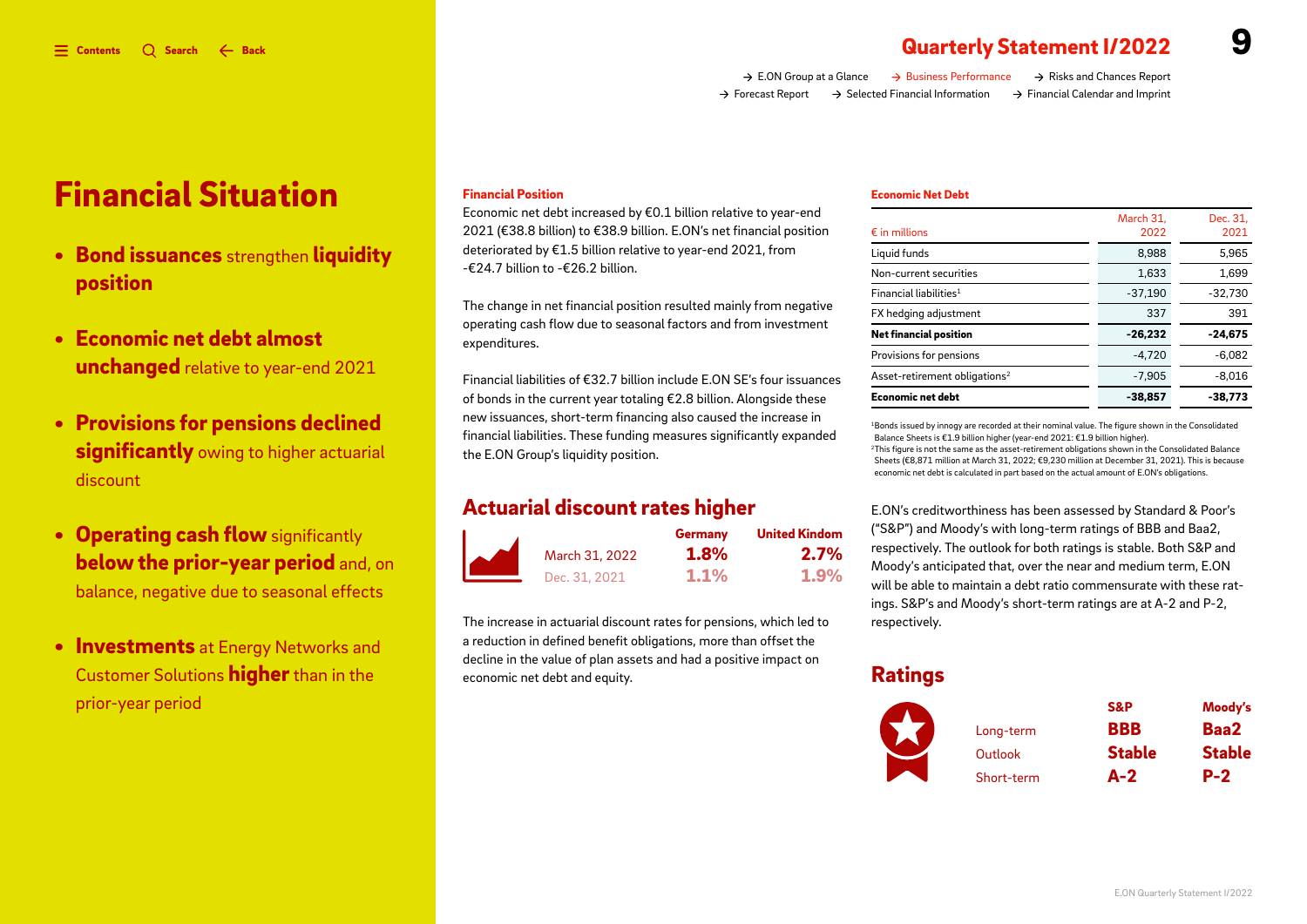# $\equiv$  contents  $\quad \odot$  Search  $\leftarrow$  Back **details Contents and Search**  $\sim$  **8.2022 10**

*[E.ON Group at a Glance](#page-1-0) [Business Performance](#page-2-0) [Risks and Chances Report](#page-10-0) [Forecast Report](#page-11-0) [Selected Financial Information](#page-12-0) [Financial Calendar and Imprint](#page-17-0)*

#### *Investments*

*The E.ON Group's cash-effective investments of €790 million in the first quarter of 2022 were below the prior-year figure of €971 million. The E.ON Group invested about €737 million in property, plant, and equipment and intangible assets (prior year: €840 million). Share investments totaled €53 million versus €131 million in the prior year.*

#### *Investments*

| First quarter                                            |                |           |          |
|----------------------------------------------------------|----------------|-----------|----------|
| $\epsilon$ in millions                                   | 2022           | 2021      | $+1 - %$ |
| <b>Energy Networks</b>                                   | 611            | 585       | 4        |
| <b>Customer Solutions</b><br><b>Thereof EIS business</b> | 166<br>103     | 123<br>68 | 35<br>51 |
| Corporate Functions/Other                                | 11             | 121       | $-91$    |
| Consolidation                                            | 0              | -1        | 100      |
| Investments in core business                             | 788            | 828       | -5       |
| Non-Core Business                                        | $\overline{2}$ | 143       | -99      |
| <b>E.ON Group investments</b>                            | 790            | 971       | -19      |

*Special effects in the prior year resulted in investments at Corporate Functions/Other declining significantly to €11 million (prior year: €110 million). The reason is that the prior-year figure includes subsequent purchase-price payments in conjunction with the innogy acquisition.* 

*Non-Core Business's investments decreased by €141 million year on year to €2 million, because PreussenElektra invested less to acquire residual power output rights.*

*By contrast, investments in our core business increased in accordance with our growth strategy. Energy Networks' investments of €611 million, which were slightly above the prior-year level (€585 million), went principally toward new connections and network expansion in conjunction with the energy transition.*

*Customer Solutions' investments increased by €43 million year on year to €166 million, mainly because of higher investments in projects relating to distributed energy generation at Energy Infrastructure Solutions ("EIS").*

### *Cash Flow*

*Cash provided by operating activities of continuing operations before interest and taxes of -€0.5 billion was €0.3 billion below the prioryear level. Customer Solutions recorded a year-on-year decline of €0.8 billion in a quarter that is generally weak due to seasonal factors. This effect resulted mainly from higher procurement costs at sales companies. Energy Networks' operating cash flow before interest and taxes rose by about €0.6 billion and benefited in particular from positive changes in working capital at the network business in Germany. The on-schedule shutdown of nuclear power plants reduced Non-Core Business's operating cash flow by €0.3 billion.*

*Cash provided by operating activities of continuing operations benefited from lower interest and tax payments.*

#### *Cash Flow1*

| First quarter<br>$\epsilon$ in millions          | 2022   | 2021   |
|--------------------------------------------------|--------|--------|
| Operating cash flow                              | $-644$ | $-589$ |
| Operating cash flow before interest and taxes    | $-476$ | $-241$ |
| Cash provided by (used for) investing activities | 564    | -624   |
| Cash provided by (used for) financing activities | 3.494  | 854    |

*1From continuing operations.*

*Cash provided by investing activities of continuing operations totaled +€0.6 billion versus -€0.6 billion in the prior-year period. This positive development is primarily attributable to higher margin payments from commodity futures transactions, whereas investments were nearly at the prior-year level.*

*Cash provided by financing activities of continuing operations of €3.5 billion was €2.6 billion above the prior-year figure of €0.9 billion and mainly reflected the balance between issuances and repayments of bonds and commercial paper in the reporting period. This was partially offset by effects from variation margin payments resulting from the settlement of derivative transactions.*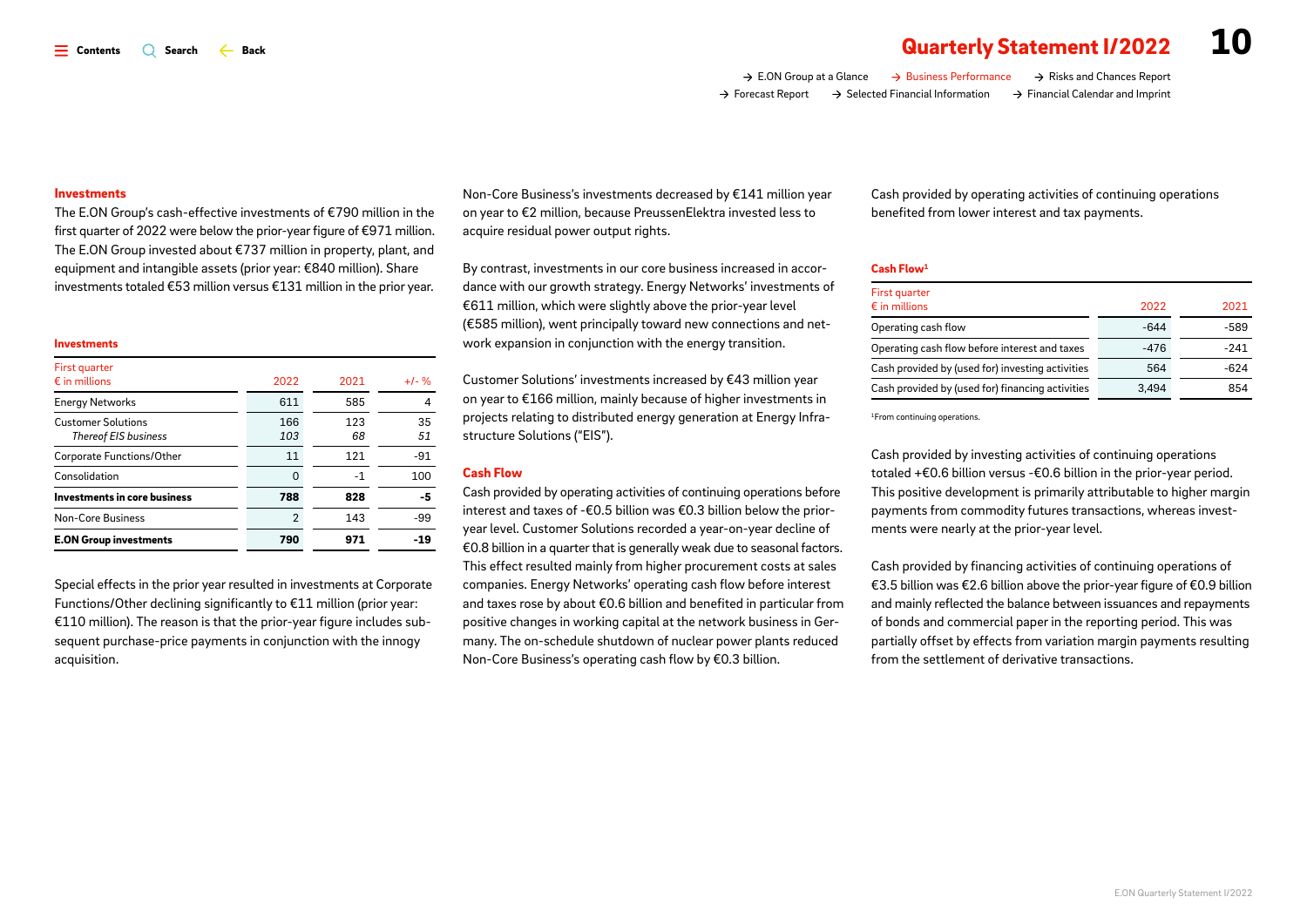*[E.ON Group at a Glance](#page-1-0) [Business Performance](#page-2-0) [Risks and Chances Report](#page-10-0) [Forecast Report](#page-11-0) [Selected Financial Information](#page-12-0) [Financial Calendar and Imprint](#page-17-0)*

<span id="page-10-0"></span>*The Combined Group Management Report contained in the 2021 Annual Report describes in detail E.ON's management system for assessing risks and chances and the measures it takes to limit risks.* 

### *Risks and Chances*

*In the normal course of business, E.ON is subject to a number of risks that are inseparably linked to the operation of its businesses. The resulting risks and chances are described in detail in the 2021 Combined Group Management Report. With regard to risk identification, the E.ON Group's risk and chance position described there remained essentially unchanged at the end of the first quarter of 2022. The further sharp increase in commodity prices in 2022 in conjunction with the war in Ukraine has significant implications for the assessment of individual risks and, on the positive side, individual chances. On the one hand, the increase has a positive effect on the marketing of PreussenElektra's remaining power generation* 

*activities; on the other, it is a material risk factor for unplanned unavailability at PreussenElektra, for volume and price effects, and for possible bad debts in the sales business. Higher commodity prices also lead to a further increase in counterparty risks; however, our major suppliers' good credit ratings and system relevance continue to render the likelihood of occurrence very low.* 

*In particular, the further sharp rise in commodity prices has changed the aggregated risk and chance profile of the Group as a whole from "major" to "high." This risk assessment is based on the current level of commodity prices. It does not factor in an embargo on Russian natural gas, which is under public discussion, and the associated impact on commodity prices and potential supply bottlenecks.*

### *Assessment of the Risk Situation*

*From today's perspective, E.ON does not perceive any risks that could threaten the existence of E.ON SE, the E.ON Group, or individual segments.*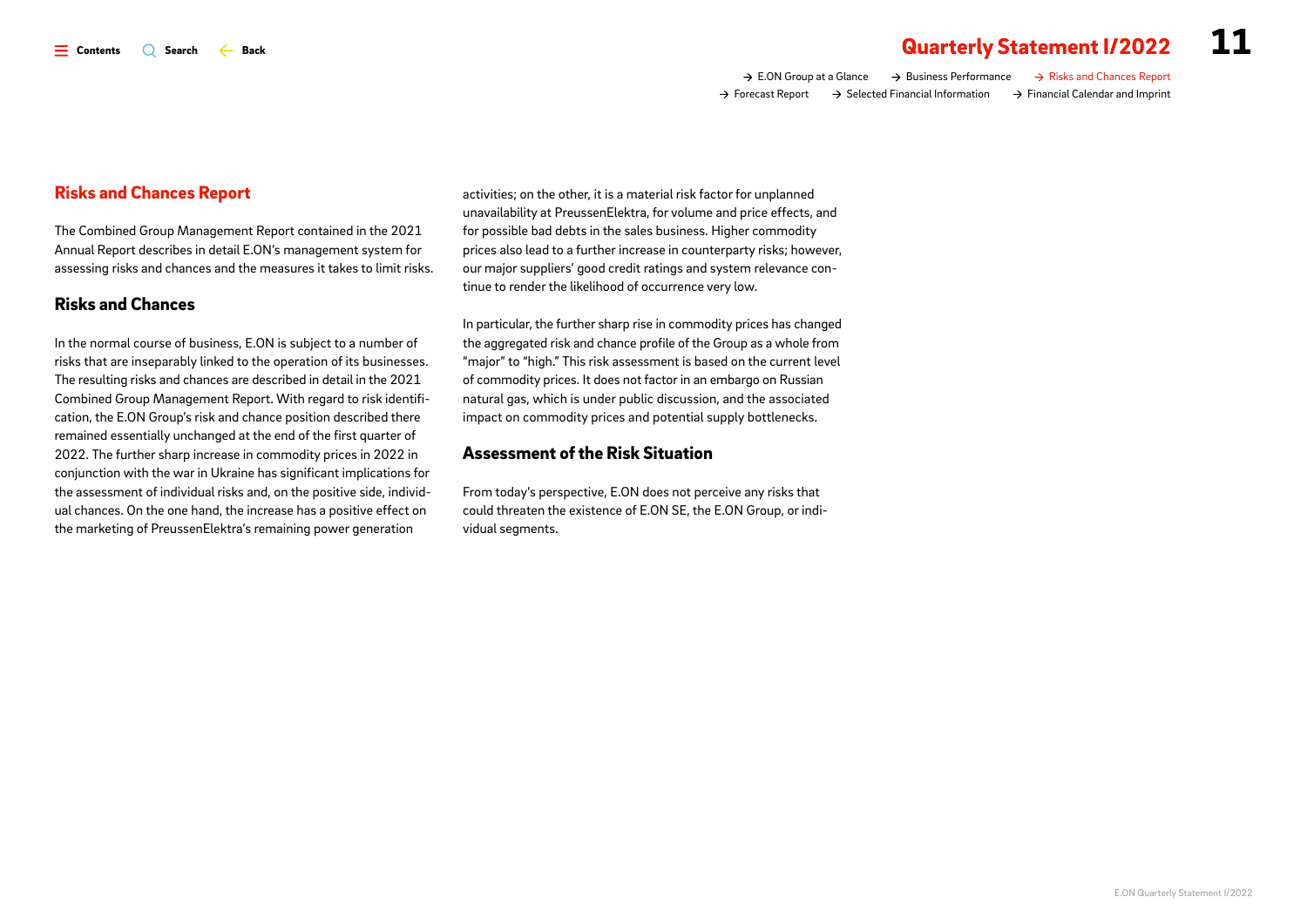| $\rightarrow$ E.ON Group at a Glance | $\rightarrow$ Business Performance           | $\rightarrow$ Risks and Chances Report       |
|--------------------------------------|----------------------------------------------|----------------------------------------------|
| $\rightarrow$ Forecast Report        | $\rightarrow$ Selected Financial Information | $\rightarrow$ Financial Calendar and Imprint |

| $\rightarrow$ E.ON Group at a Glance | $\rightarrow$ Business Performance           | $\rightarrow$ Risks and Chances Report       |
|--------------------------------------|----------------------------------------------|----------------------------------------------|
| Forecast Report                      | $\rightarrow$ Selected Financial Information | $\rightarrow$ Financial Calendar and Imprint |

|                                                  | 2021   | 2022 forecast | <b>May, 2022</b> |
|--------------------------------------------------|--------|---------------|------------------|
| Adjusted EBITDA (€ in billions)                  | 7.9    | 7.6 to 7.8    |                  |
| <b>Energy Networks</b>                           | 5.0    | 5.5 to 5.7    |                  |
| <b>Customer Solutions</b>                        | 1.5    | 1.5 to $1.7$  |                  |
| <b>Corporate Functions/Other</b>                 | $-0.2$ | roughly -0.2  |                  |
| <b>Non-Core Business</b>                         | 1.6    | 0.6 to 0.8    |                  |
| Adjusted net income ( $\varepsilon$ in billions) | 2.5    | 2.3 to 2.5    |                  |
| Adjusted net income per share $(\epsilon)$       | 0.96   | 0.88 to 0.96  |                  |
| Investments ( $\varepsilon$ in billions)         | 4.8    | $-5.3$        |                  |

*Confirmation of the forecast 2022*

- <span id="page-11-0"></span>*Forecast Report*
- *• Forecast for the current financial year reaffirmed*
- *• With regard to the war in Ukraine, the forecast includes effects that have been observable so far, such as the persistently high level of market prices in particular; it does not factor in other political or regulatory interventions, such as a gas embargo or a gas supply stop*
- *• Management to propose dividend of €0.49 per share for the 2021 financial year; continues to aim for annual growth of up to 5 percent including the dividend for the 2026 financial year*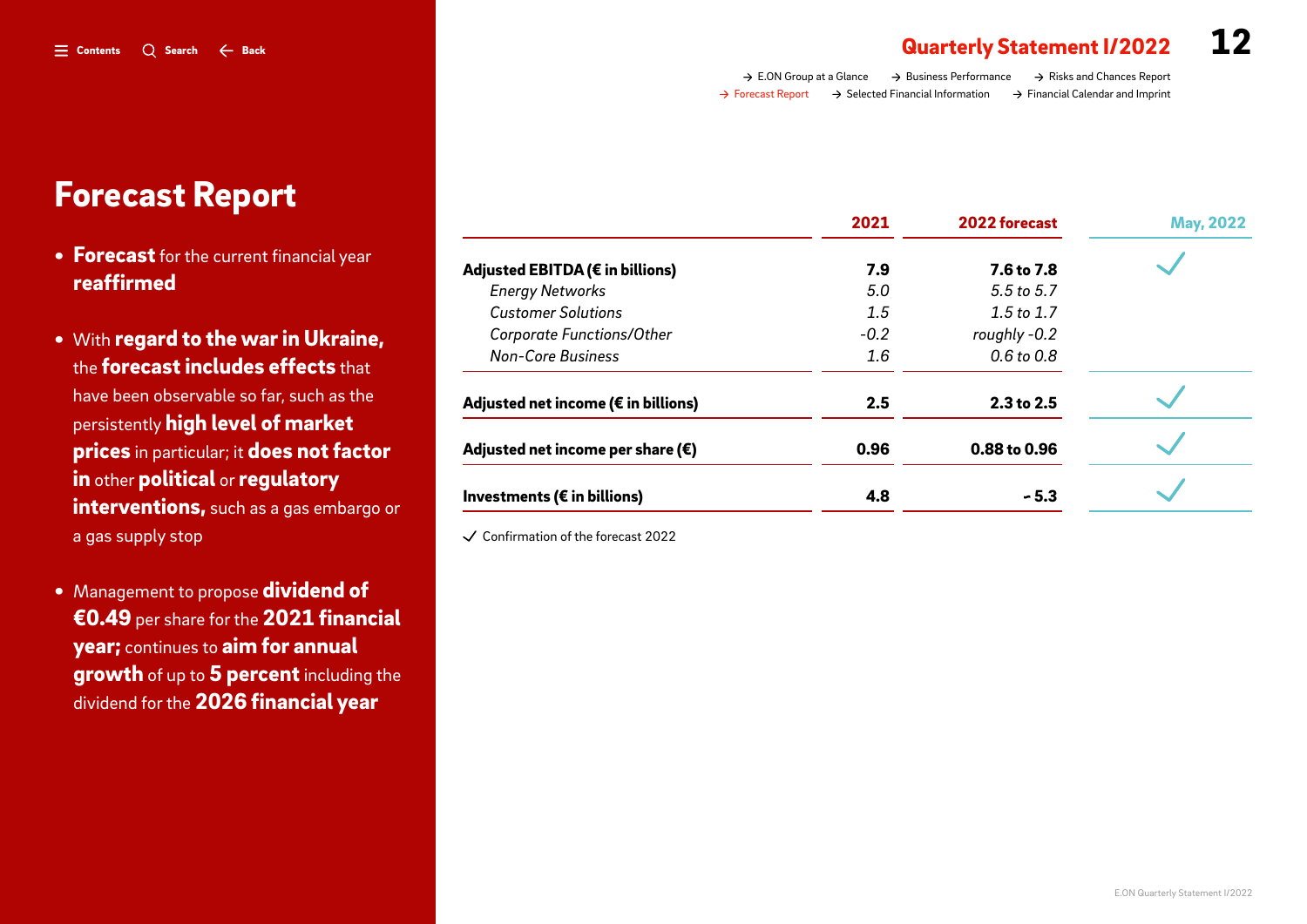*Information*

*Selected Financial* 

# <span id="page-12-0"></span> $\equiv$  contents  $\sim$   $\sim$  8ack  $\parallel$  **13**

*[E.ON Group at a Glance](#page-1-0) [Business Performance](#page-2-0) [Risks and Chances Report](#page-10-0) [Forecast Report](#page-11-0) [Selected Financial Information](#page-12-0) [Financial Calendar and Imprint](#page-17-0)*

### *E.ON SE and Subsidiaries Consolidated Statements of Income*

|                                                                                                                                                               |                                 | First quarter                 |
|---------------------------------------------------------------------------------------------------------------------------------------------------------------|---------------------------------|-------------------------------|
| $\epsilon$ in millions                                                                                                                                        | 2022                            | 2021                          |
| Sales including electricity and energy taxes                                                                                                                  | 30,223                          | 19,516                        |
| Electricity and energy taxes                                                                                                                                  | $-716$                          | $-1.114$                      |
| Sales                                                                                                                                                         | 29,507                          | 18,402                        |
| Changes in inventories (finished goods and work in progress)                                                                                                  | 63                              | 33                            |
| Own work capitalized                                                                                                                                          | 145                             | 113                           |
| Other operating incomes                                                                                                                                       | 29,383                          | 3,006                         |
| Cost of materials                                                                                                                                             | $-36,545$                       | $-14,582$                     |
| Personnel costs                                                                                                                                               | $-1,321$                        | $-1,444$                      |
| Depreciation, amortization and impairment charges                                                                                                             | $-828$                          | $-958$                        |
| Other operating expenses<br>Thereof: Impairments of financial assets                                                                                          | $-19,256$<br>$-163$             | $-3,175$<br>$-102$            |
| Income from companies accounted for under the equity method                                                                                                   | 121                             | 112                           |
| Income from continuing operations before financial results and income taxes                                                                                   | 1,269                           | 1,507                         |
| <b>Financial results</b><br>Income/Loss from equity investments<br>Income from other securities, interest and similar income<br>Interest and similar expenses | $-11$<br>$-26$<br>454<br>$-439$ | $-148$<br>13<br>144<br>$-305$ |
| Income taxes                                                                                                                                                  | $-289$                          | $-340$                        |
| Income from continuing operations                                                                                                                             | 969                             | 1.019                         |
| Income/Loss from discontinued operations, net                                                                                                                 |                                 |                               |
| <b>Net income</b><br>Attributable to shareholders of E.ON SE<br>Attributable to non-controlling interests                                                     | 969<br>830<br>139               | 1,019<br>801<br>218           |
| in $\epsilon$                                                                                                                                                 |                                 |                               |
| Earnings per share (attributable to shareholders of E.ON SE)-basic and diluted <sup>1</sup>                                                                   |                                 |                               |
| from continuing operations                                                                                                                                    | 0.32                            | 0.31                          |
| from discontinued operations                                                                                                                                  |                                 |                               |
| from net income                                                                                                                                               | 0.32                            | 0.31                          |
| Weighted-average number of shares outstanding (in millions)                                                                                                   | 2.609                           | 2.607                         |
|                                                                                                                                                               |                                 |                               |

*1Based on weighted-average number of shares outstanding.*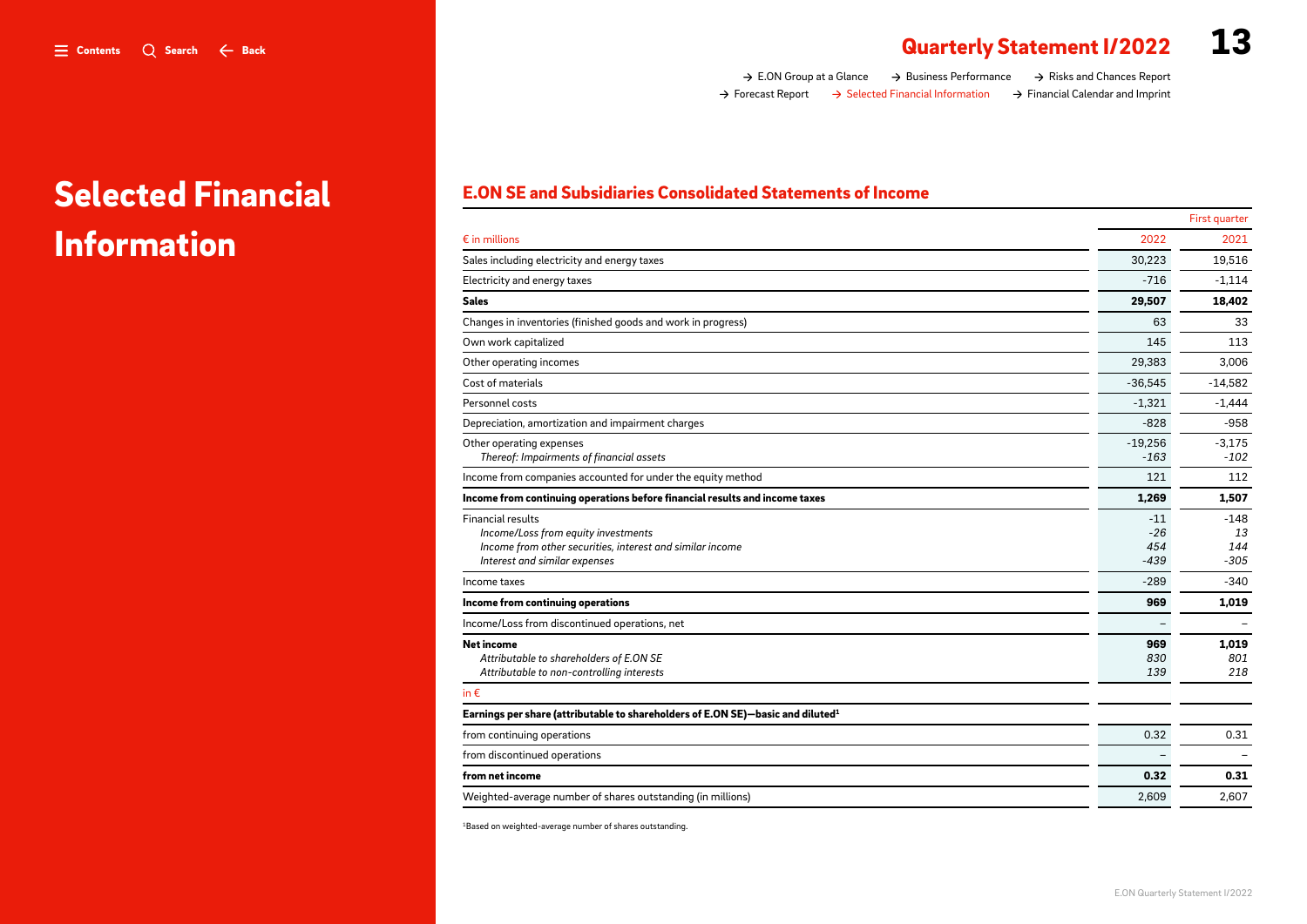*[E.ON Group at a Glance](#page-1-0) [Business Performance](#page-2-0) [Risks and Chances Report](#page-10-0) [Forecast Report](#page-11-0) [Selected Financial Information](#page-12-0) [Financial Calendar and Imprint](#page-17-0)*

### *E.ON SE and Subsidiaries Consolidated Statements of Recognized Income and Expenses*

|                                                                                                                                                                                                                             |                                | First quarter                                 |
|-----------------------------------------------------------------------------------------------------------------------------------------------------------------------------------------------------------------------------|--------------------------------|-----------------------------------------------|
| $\epsilon$ in millions                                                                                                                                                                                                      | 2022                           | 2021                                          |
| <b>Net income</b>                                                                                                                                                                                                           | 969                            | 1.019                                         |
| Remeasurements of defined benefit plans                                                                                                                                                                                     | 1,421                          | 1.736                                         |
| Remeasurements of defined benefit plans of companies accounted for under the equity method                                                                                                                                  | $\mathbf{1}$                   | $-3$                                          |
| Income taxes                                                                                                                                                                                                                | $-187$                         | $-146$                                        |
| Items that will not be reclassified subsequently to the income statement                                                                                                                                                    | 1,235                          | 1,587                                         |
| Cash flow hedges<br>Unrealized changes-hedging reserve<br>Unrealized changes-reserve for hedging costs<br>Reclassification adjustments recognized in income                                                                 | 404<br>367<br>27<br>10         | 301<br>396<br>$\overline{\mathcal{A}}$<br>-99 |
| Fair value measurement of financial instruments<br>Unrealized changes<br>Reclassification adjustments recognized in income                                                                                                  | $-71$<br>$-74$<br>3            | $-34$<br>$-34$<br>$\overline{\phantom{0}}$    |
| Currency-translation adjustments<br>Unrealized changes-hedging reserve/other<br>Unrealized changes-reserve for hedging costs<br>Reclassification adjustments recognized in income                                           | 18<br>49<br>$-27$<br>$-4$      | $-74$<br>$-72$<br>$-2$                        |
| Companies accounted for under the equity method<br><b>Unrealized changes</b><br>Reclassification adjustments recognized in income                                                                                           | $-34$<br>$-34$                 | $-2$<br>$-2$                                  |
| Income taxes                                                                                                                                                                                                                | 20                             | 38                                            |
| Items that might be reclassified subsequently to the income statement                                                                                                                                                       | 337                            | 229                                           |
| Total income and expenses recognized directly in equity (other comprehensive income)                                                                                                                                        | 1,572                          | 1,816                                         |
| Total recognized income and expenses (total comprehensive income)<br>Attributable to shareholders of E.ON SE<br><b>Continuing operations</b><br><b>Discontinued operations</b><br>Attributable to non-controlling interests | 2,541<br>2,257<br>2,257<br>284 | 2.835<br>2,490<br>2,490<br>345                |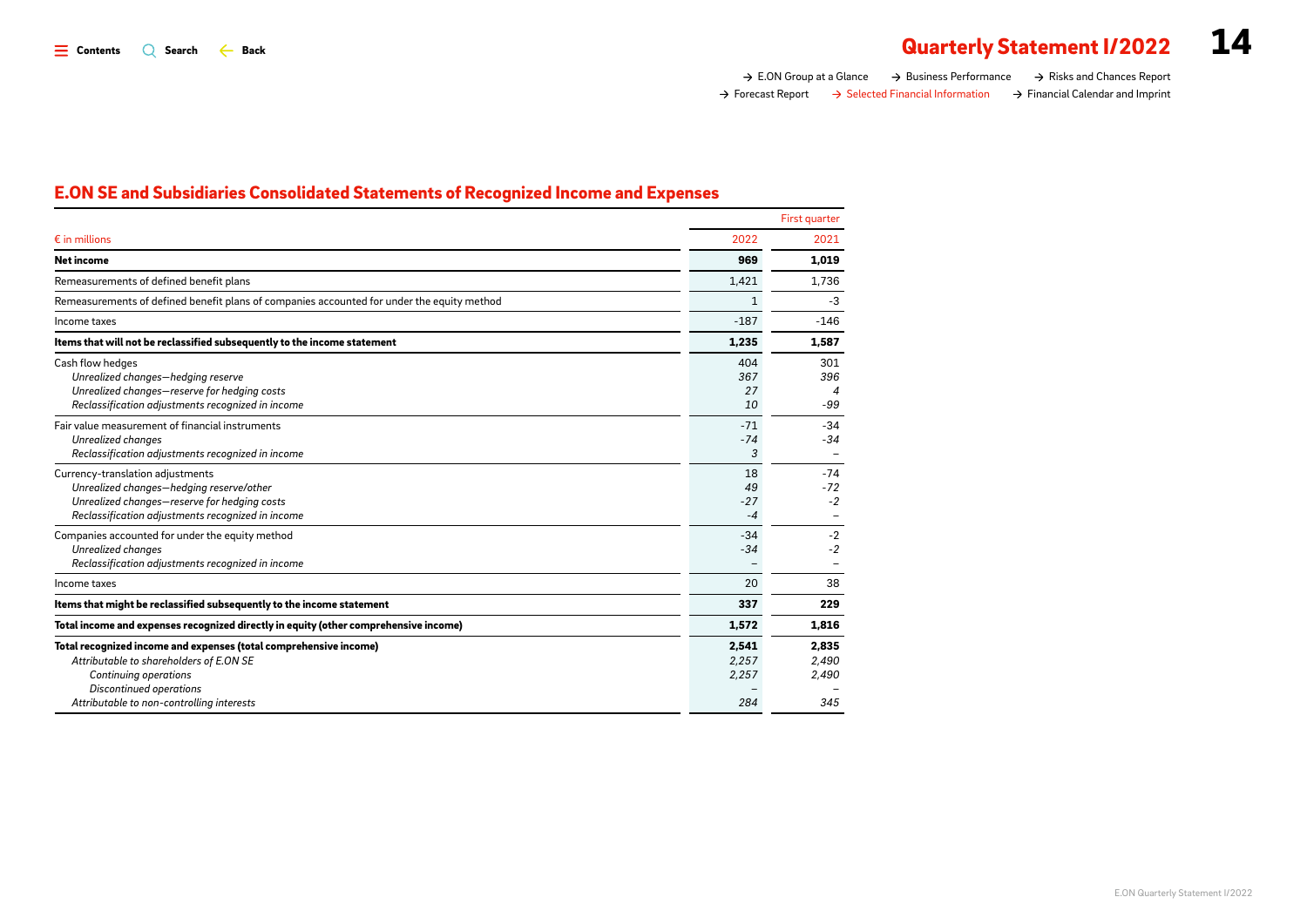### *E.ON SE and Subsidiaries Balance Sheets—Assets*

| $\epsilon$ in millions                                                                                                  | March 31,<br>2022              | Dec.31,<br>2021                |
|-------------------------------------------------------------------------------------------------------------------------|--------------------------------|--------------------------------|
| Goodwill                                                                                                                | 17,398                         | 17,408                         |
| Intangible assets                                                                                                       | 3,469                          | 3,553                          |
| Right-of-use assets                                                                                                     | 2,529                          | 2,424                          |
| Property, plant and equipment                                                                                           | 36.679                         | 36.860                         |
| Companies accounted for under the equity method                                                                         | 4,143                          | 4,083                          |
| Other financial assets<br><b>Equity investments</b><br>Non-current securities                                           | 3.819<br>2.186<br>1.633        | 3.846<br>2.147<br>1,699        |
| Financial receivables and other financial assets                                                                        | 1,114                          | 978                            |
| Operating receivables and other operating assets                                                                        | 15,052                         | 9,810                          |
| Deferred tax assets                                                                                                     | 1,584                          | 1,651                          |
| Income tax assets                                                                                                       | 23                             | 24                             |
| Non-current assets                                                                                                      | 85,810                         | 80,637                         |
| Inventories                                                                                                             | 1,005                          | 1.051                          |
| Financial receivables and other financial assets                                                                        | 799                            | 1,592                          |
| Trade receivables and other operating assets                                                                            | 40.048                         | 28,111                         |
| Income tax assets                                                                                                       | 629                            | 783                            |
| Liquid funds<br>Securities and fixed-term deposits<br>Restricted cash and cash equivalents<br>Cash and cash equivalents | 8,988<br>1,135<br>816<br>7,037 | 5,965<br>1,596<br>735<br>3,634 |
| Assets held for sale                                                                                                    | 1,571                          | 1,620                          |
| <b>Current assets</b>                                                                                                   | 53,040                         | 39,122                         |
| <b>Total assets</b>                                                                                                     | 138,850                        | 119,759                        |

### *E.ON SE and Subsidiaries Balance Sheets—Equity and Liabilities*

| $\epsilon$ in millions                              | March 31.<br>2022 | Dec.31.<br>2021 |
|-----------------------------------------------------|-------------------|-----------------|
| Capital stock                                       | 2.641             | 2.641           |
| Additional paid-in capital                          | 13,353            | 13,353          |
| Retained earnings                                   | 3,130             | 1,228           |
| Accumulated other comprehensive income              | $-3,725$          | $-4,075$        |
| Treasury shares                                     | $-1,094$          | $-1,094$        |
| Equity attributable to shareholders of E.ON SE      | 14.305            | 12.053          |
| Non-controlling interests (before reclassification) | 6,872             | 6,623           |
| Reclassification related to IAS 32                  | $-786$            | $-787$          |
| <b>Non-controlling interests</b>                    | 6,086             | 5.836           |
| <b>Equity</b>                                       | 20.391            | 17,889          |
| <b>Financial liabilities</b>                        | 30,696            | 28,131          |
| Operating liabilities                               | 13,705            | 10,818          |
| Income tax liabilities                              | 326               | 312             |
| Provisions for pensions and similar obligations     | 4,720             | 6.082           |
| Miscellaneous provisions                            | 15,353            | 13,367          |
| Deferred tax liabilities                            | 2,885             | 2,649           |
| <b>Non-current liabilities</b>                      | 67.685            | 61.359          |
| <b>Financial liabilities</b>                        | 8,362             | 6,530           |
| Trade payables and other operating liabilities      | 25,653            | 20,955          |
| Income tax liabilities                              | 537               | 543             |
| Miscellaneous provisions                            | 15,438            | 11.782          |
| Liabilities associated with assets held for sale    | 784               | 701             |
| <b>Current liabilities</b>                          | 50,774            | 40,511          |
| <b>Total equity and liabilities</b>                 | 138,850           | 119,759         |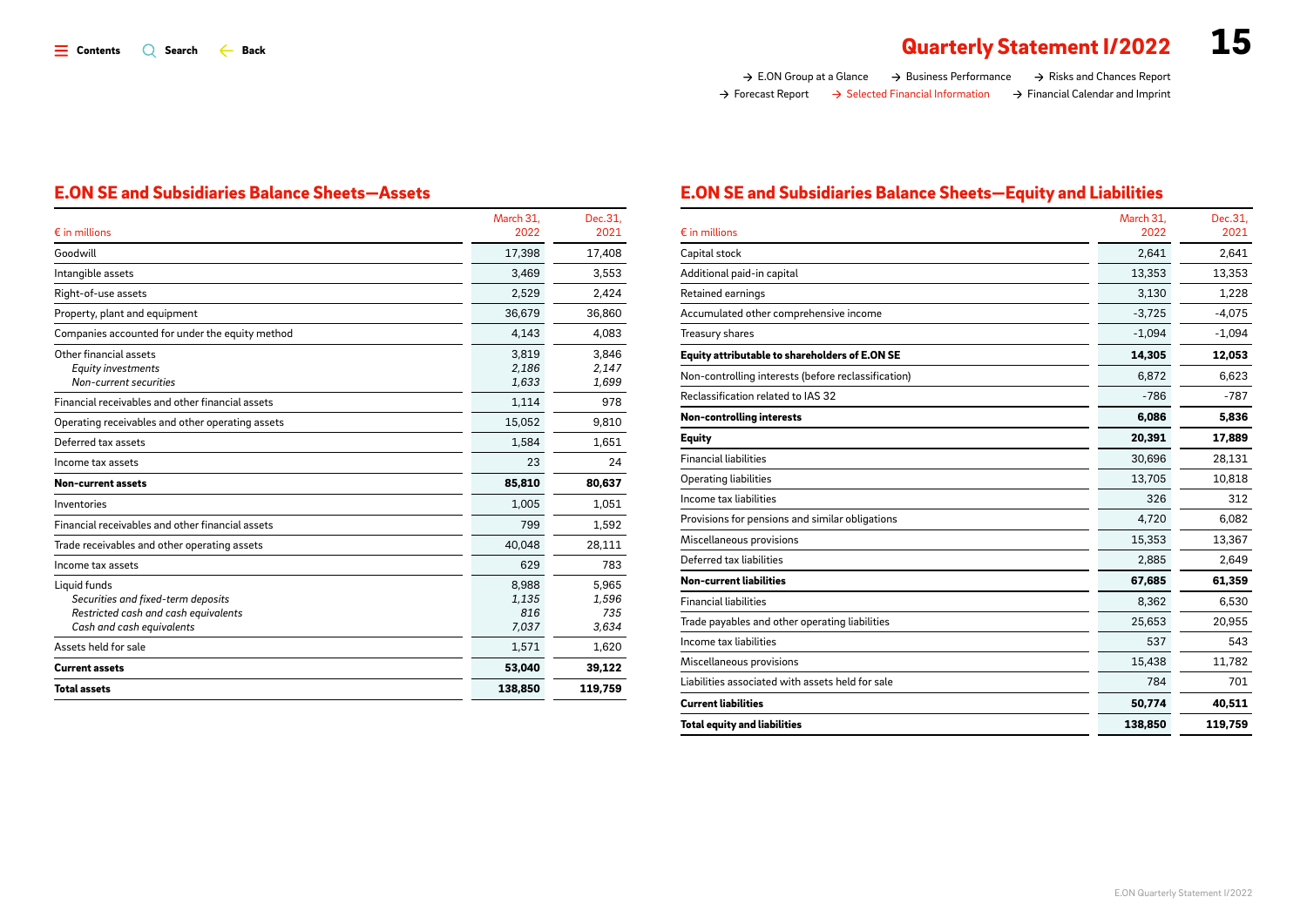| $\rightarrow$ E.ON Group at a Glance | $\rightarrow$ Business Performance           | $\rightarrow$ Risks and Chances Report       |
|--------------------------------------|----------------------------------------------|----------------------------------------------|
| $\rightarrow$ Forecast Report        | $\rightarrow$ Selected Financial Information | $\rightarrow$ Financial Calendar and Imprint |

### *Consolidated Statements of Cash Flows*

| First quarter                                                                                                                  |          |          |
|--------------------------------------------------------------------------------------------------------------------------------|----------|----------|
| $\epsilon$ in millions                                                                                                         | 2022     | 2021     |
| Net income                                                                                                                     | 969      | 1.019    |
| Income/Loss from discontinued operations, net                                                                                  |          |          |
| Depreciation, amortization and impairment of intangible assets and of property, plant<br>and equipment                         | 828      | 958      |
| Changes in provisions                                                                                                          | 5,796    | 76       |
| Changes in deferred taxes                                                                                                      | 140      | 102      |
| Other non-cash income and expenses                                                                                             | 807      | 142      |
| Gain/Loss on disposal of intangible assets and property, plant and equipment, equity<br>investments and securities (>3 months) | $-13$    | $-29$    |
| Changes in operating assets and liabilities and in income taxes                                                                | $-9,171$ | $-2,857$ |
| Cash provided by (used for) operating activities of continuing operations                                                      | $-644$   | $-589$   |
| Cash provided by (used for) operating activities of discontinued operations                                                    |          |          |
| Cash provided by (used for) operating activities (operating cash flow)                                                         | $-644$   | $-589$   |
| Proceeds from disposal of intangible assets and property, plant and equipment                                                  | 140      | 102      |
| Proceeds from disposal of equity investments                                                                                   | 48       | 38       |
| Purchases of investments in intangible assets and property, plant and equipment                                                | $-737$   | $-840$   |
| Purchases of investments in equity investments                                                                                 | $-53$    | $-131$   |
| Changes in securities, financial receivables and fixed-term deposits                                                           | 1,248    | $-61$    |
| Changes in restricted cash and cash equivalents                                                                                | $-82$    | 268      |

| First quarter                                                                               |       |        |
|---------------------------------------------------------------------------------------------|-------|--------|
| $\epsilon$ in millions                                                                      | 2022  | 2021   |
| Cash provided by (used for) investing activities of continuing operations                   | 564   | $-624$ |
| Cash provided by (used for) investing activities of discontinued operations                 |       |        |
| Cash provided by (used for) investing activities                                            | 564   | $-624$ |
| Payments received/made from changes in capital                                              |       |        |
| Cash dividends paid to shareholders of E.ON SE                                              |       |        |
| Cash dividends paid to non-controlling interests                                            | $-35$ | $-43$  |
| Changes in financial liabilities                                                            | 3,529 | 897    |
| Cash provided by (used for) financing activities of continuing operations                   | 3,494 | 854    |
| Cash provided by (used for) financing activities of discontinued operations                 |       |        |
| Cash provided by (used for) financing activities                                            | 3,494 | 854    |
| Net increase/decrease in cash and cash equivalents                                          | 3,414 | $-359$ |
| Effect of foreign exchange rates on cash and cash equivalents                               | $-5$  | 13     |
| Cash and cash equivalents at the beginning of the year <sup>1</sup>                         | 3,642 | 2,668  |
| Cash and cash equivalents of discontinued operations at the beginning of the period         |       |        |
| Cash and cash equivalents at the end of the period                                          | 7,051 | 2,322  |
| Less: Cash and cash equivalents of discontinued operations at the end of the period         |       |        |
| Cash and cash equivalents of continuing operations at the end of the period <sup>2, 3</sup> | 7,051 | 2,322  |

*1Cash and cash equivalents of continuing operations at the beginning of the period also include €8 million attributable to VSEH group that was reclassified as a disposal group in the fourth quarter of 2021.*

*2Cash and cash equivalents of continuing operations at the end of the period also include €14 million attributable to VSEH group that was reclassified as a disposal group in the fourth quarter of 2021.*

a Cash and cash equivalents of continuing operations at the end of the period of the prior year also include €10 million attributable to the innogy sales operations in Hungary that were reclassified as a disposal group an *disposal group.*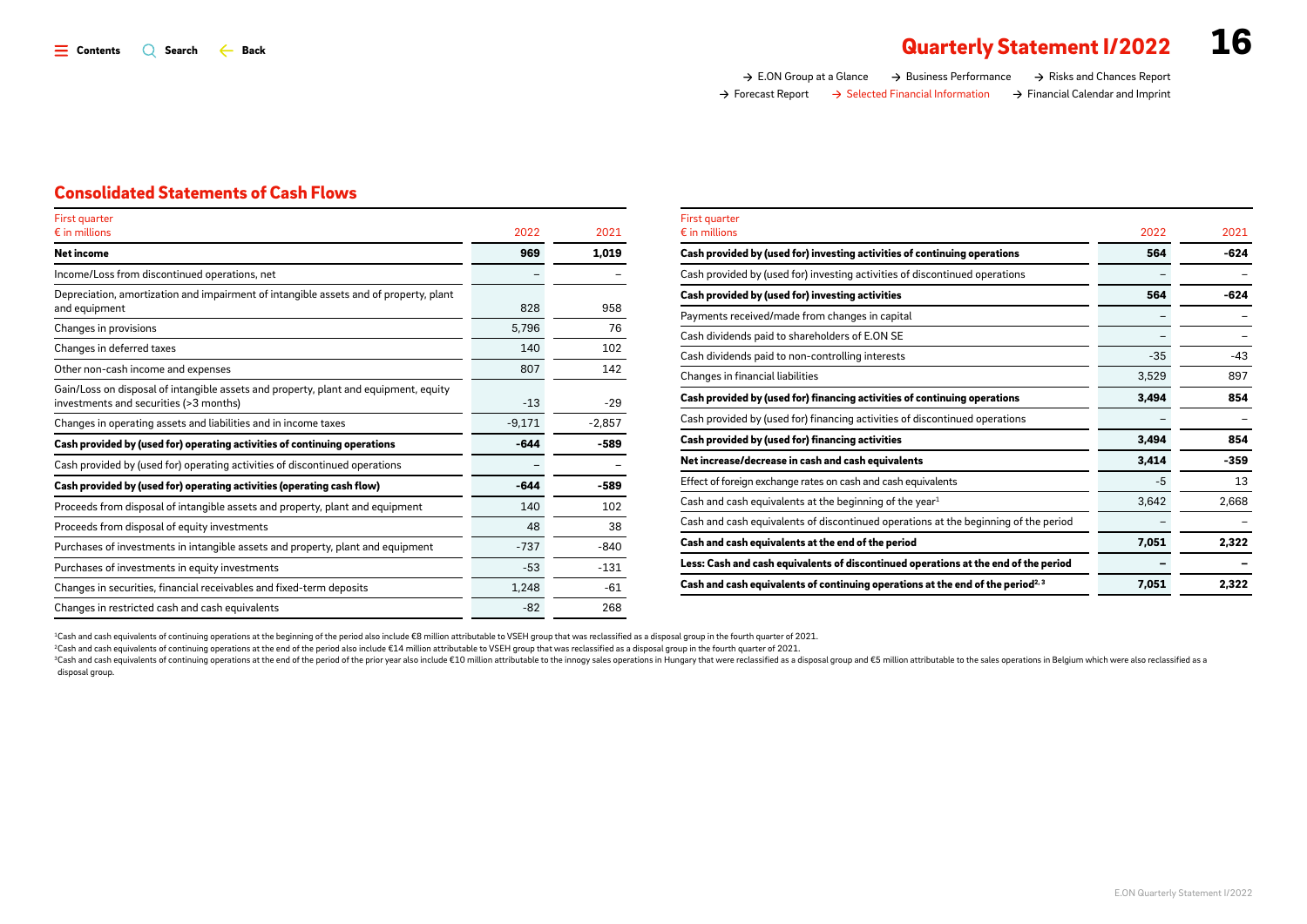*[E.ON Group at a Glance](#page-1-0) [Business Performance](#page-2-0) [Risks and Chances Report](#page-10-0) [Forecast Report](#page-11-0) [Selected Financial Information](#page-12-0) [Financial Calendar and Imprint](#page-17-0)*

### *Financial Information by Business Segment 1*

|                                                  |             |             |       |                                 |       | <b>Energy Networks</b> |        |         |        |                                 |        |             |       | <b>Customer Solutions</b> |
|--------------------------------------------------|-------------|-------------|-------|---------------------------------|-------|------------------------|--------|---------|--------|---------------------------------|--------|-------------|-------|---------------------------|
| First quarter                                    |             | Germany     |       | Sweden                          |       | <b>ECE/Turkey</b>      |        | Germany |        | <b>United Kingdom</b>           |        | Netherlands |       | Other                     |
| $\epsilon$ in millions                           | 2022        | 2021        | 2022  | 2021                            | 2022  | 2021                   | 2022   | 2021    | 2022   | 2021                            | 2022   | 2021        | 2022  | 2021                      |
| External sales                                   | 2,800       | 2,709       | 264   | 262                             | 387   | 373                    | 7,713  | 5,928   | 6,879  | 4,341                           | 1,511  | 912         | 3,967 | 2,814                     |
| Intersegment sales                               | 1,296       | 1,046       |       |                                 | 295   | 389                    | 1,844  | 551     | 284    |                                 | 1,384  | 134         | 240   | 149                       |
| <b>Sales</b>                                     | 4,096       | 3,755       | 265   | 263                             | 682   | 762                    | 9,557  | 6,479   | 7,163  | 4,341                           | 2,895  | 1,046       | 4,207 | 2,963                     |
| <b>Adjusted EBITDA</b><br>Equity-method earnings | 1,196<br>52 | 1,071<br>51 | 117   | 147<br>$\overline{\phantom{0}}$ | 150   | 313<br>38              | 92     | 296     | 118    | 111<br>$\overline{\phantom{0}}$ | 122    | 85          | 82    | 252                       |
| Depreciation and amortization <sup>2</sup>       | $-371$      | $-348$      | $-43$ | $-43$                           | $-81$ | -86                    | $-32$  | $-32$   | $-28$  | $-27$                           | $-16$  | $-15$       | -60   | -56                       |
| Operating cash flow before interest and taxes    | 797         | -58         | 105   | 186                             | 90    | 218                    | $-762$ | $-306$  | $-281$ | $-72$                           | $-110$ | $-109$      | $-42$ | 109                       |
| <b>Investments</b>                               | 389         | 352         | 70    | 81                              | 152   | 152                    | 43     | 46      | 13     | 6                               |        | 9           | 101   | 62                        |

|                                                  |                 |           |                          | <b>Non-Core Business</b> |                                   |                                 |               |          |                   |              |
|--------------------------------------------------|-----------------|-----------|--------------------------|--------------------------|-----------------------------------|---------------------------------|---------------|----------|-------------------|--------------|
| First quarter                                    | PreussenElektra |           | <b>Generation Turkey</b> |                          | <b>Corporate Functions/Others</b> |                                 | Consolidation |          | <b>E.ON Group</b> |              |
| $\epsilon$ in millions                           | 2022            | 2021      | 2022                     | 2021                     | 2022                              | 2021                            | 2022          | 2021     | 2022              | 2021         |
| External sales                                   | $-21$           | 176       |                          | $\overline{\phantom{0}}$ | 6,008                             | 888                             |               | -1       | 29,507            | 18,402       |
| Intersegment sales                               | 258             | 201       |                          | $\overline{\phantom{0}}$ | 5,355                             | 1,766                           | $-10,957$     | $-4,237$ |                   | -            |
| <b>Sales</b>                                     | 237             | 377       |                          | -                        | 11,363                            | 2,654                           | $-10,958$     | $-4,238$ | 29,507            | 18,402       |
| <b>Adjusted EBITDA</b><br>Equity-method earnings | 193<br>14       | 247<br>14 | 49<br>49                 | 16<br>16                 | $-35$                             | -89<br>$\overline{\phantom{0}}$ |               | -4       | 2,084<br>132      | 2,445<br>124 |
| Depreciation and amortization <sup>2</sup>       | $-37$           | $-158$    |                          |                          | $-24$                             | $-27$                           |               |          | $-692$            | $-790$       |
| Operating cash flow before interest and taxes    | $-105$          | 152       | 30                       | 32                       | $-195$                            | $-393$                          | -3            |          | -476              | $-241$       |
| Investments                                      |                 | 143       |                          |                          | 11                                | 121                             |               | -1       | 790               | 971          |

*1Because of changes in segment reporting, the prior-year figure was adjusted accordingly. 2Adjusted for non-operating effects.*